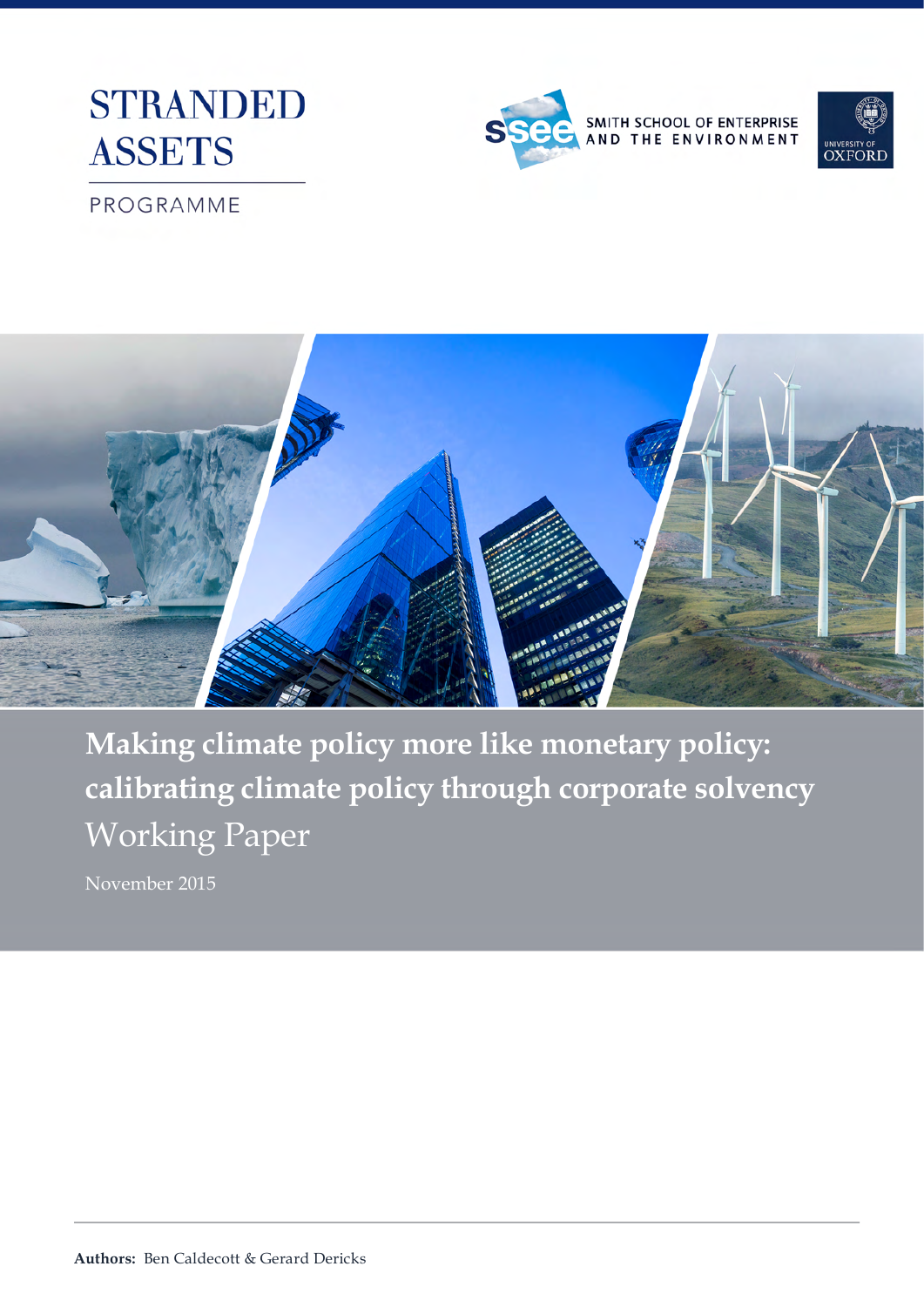



### About the Stranded Assets Programme

The Stranded Assets Programme at the University of Oxford's Smith School of Enterprise and the Environment was established in 2012 to understand environment-related risks driving asset stranding in different sectors and systemically. We research how environment-related risks might emerge and strand assets; how different risks might be interrelated; assess their materiality (in terms of scale, impact, timing, and likelihood); identify who will be affected; and what impacted groups can do to pre-emptively manage and monitor risk.

We recognise that the production of high-quality research on environment-related risk factors is a necessary, though insufficient, condition for these factors to be successfully integrated into decision-making. Consequently we also research the barriers that might prevent integration, whether in financial institutions, companies, governments, or regulators, and develop responses to address them. We also develop the data, analytics, frameworks, and models required to enable integration for these different stakeholders.

The Programme is currently supported by grants from: Craigmore Sustainables, European Climate Foundation, Foreign & Commonwealth Office, Generation Foundation, Growald Family Fund, HSBC Holdings plc, KR Foundation, Lloyd's of London, Norges Bank Investment Management, Tellus Mater Foundation, The Luc Hoffmann Institute, The Rothschild Foundation, The Woodchester Trust, and WWF-UK. Past grant-makers include: Ashden Trust, Aviva Investors, and Bunge Ltd. Our research partners include: Standard & Poor's, Carbon Disclosure Project, TruCost, Ceres, Carbon Tracker Initiative, Asset Owners Disclosure Project, 2° Investing Initiative, Global Footprint Network, RISKERGY, and Corporate Knights.

### About the Authors

**Ben Caldecott** is the Founder and Director of the Stranded Assets Programme. He is concurrently an Adviser to The Prince of Wales's Accounting for Sustainability Project and an Academic Visitor at the Bank of England.

**Gerard Dericks** is a Postdoctoral Research Fellow in the Stranded Assets Programme. Prior to joining the Smith School he was an analyst at Property Market Analysis LLP and research consultant for Policy Exchange in London. He holds a PhD and MSc from the London School of Economics and a BA from Ritsumeikan University**.**

### Acknowledgements

This research project would not have been possible without grants from the Generation Foundation and the KR Foundation. We would like to acknowledge this support and also to thank the reviewers of previous drafts of this paper.

### Working Paper Series

This Working Paper is intended to stimulate discussion within the research community and among users of research. The views expressed in this paper represent those of the author(s) and do not necessarily represent those of the host institutions or funders.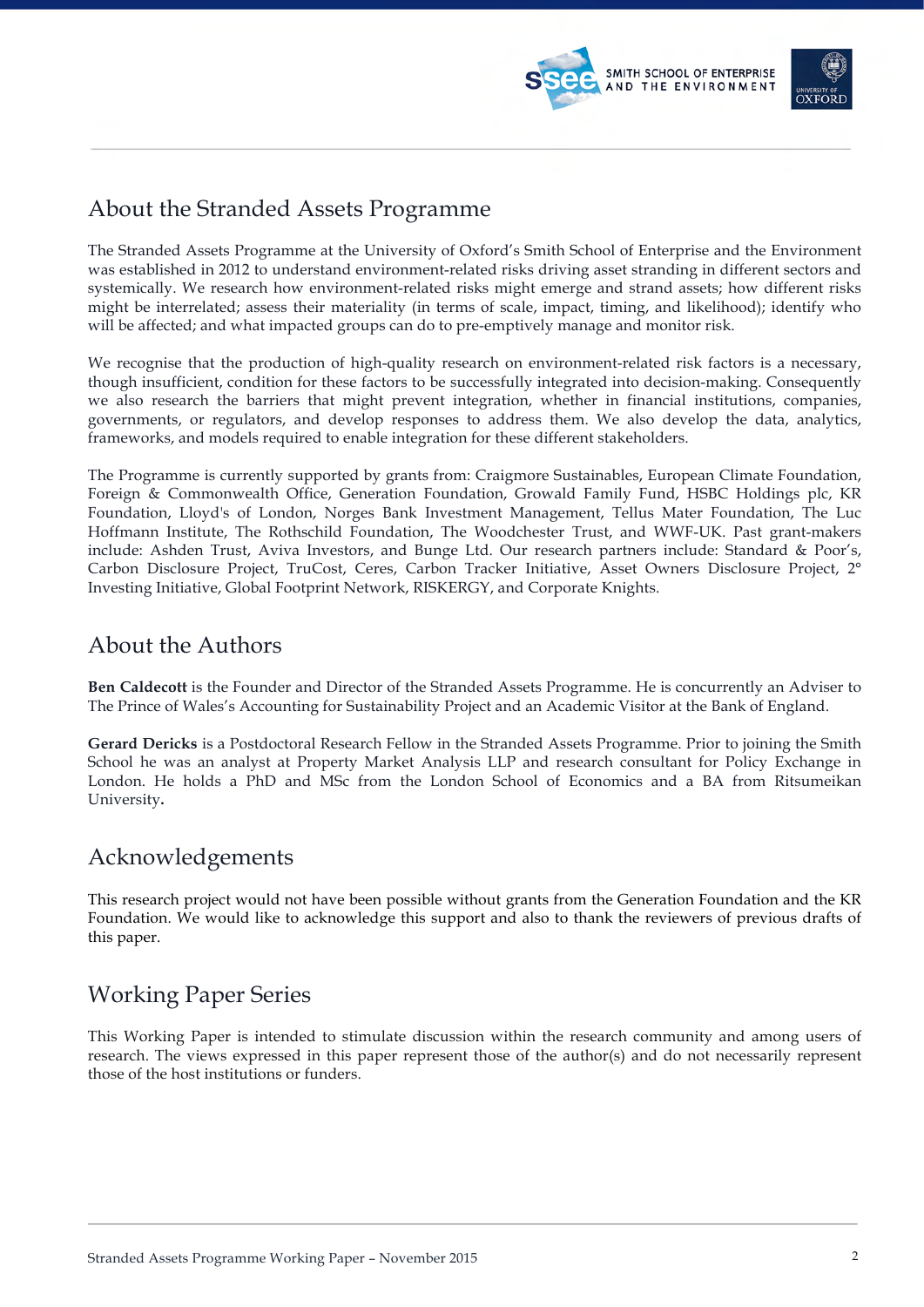

### University of Oxford Disclaimer

The Chancellor, Masters, and Scholars of the University of Oxford make no representations and provide no warranties in relation to any aspect of this publication, including regarding the advisability of investing in any particular company or investment fund or other vehicle. While we have obtained information believed to be reliable, neither the University, nor any of its employees, students, or appointees, shall be liable for any claims or losses of any nature in connection with information contained in this document, including but not limited to, lost profits or punitive or consequential damages.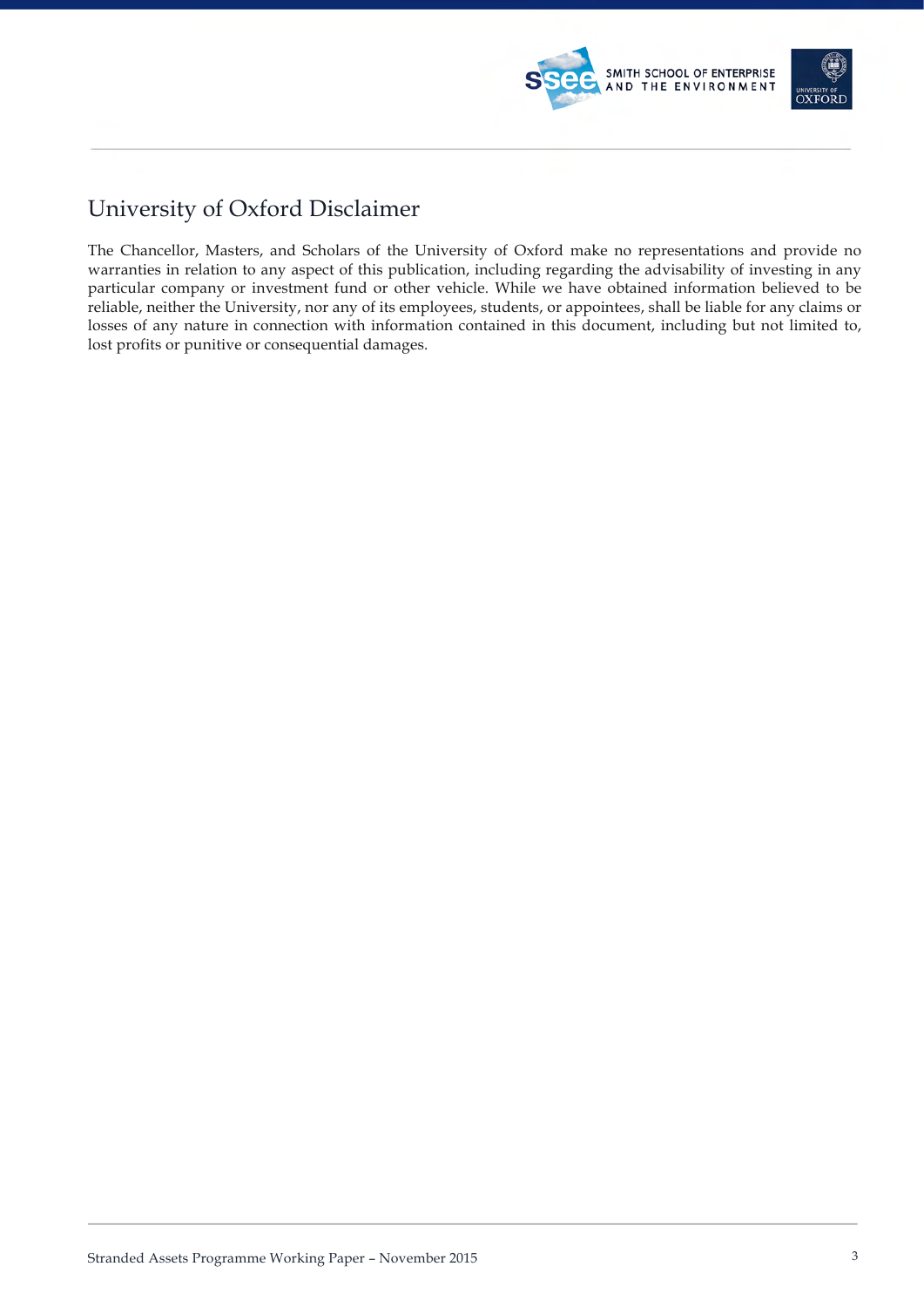# **Table of Contents**

SMITH SCHOOL OF ENTERPRISE<br>AND THE ENVIRONMENT

UNIVERSITY OF<br>**OXFORD**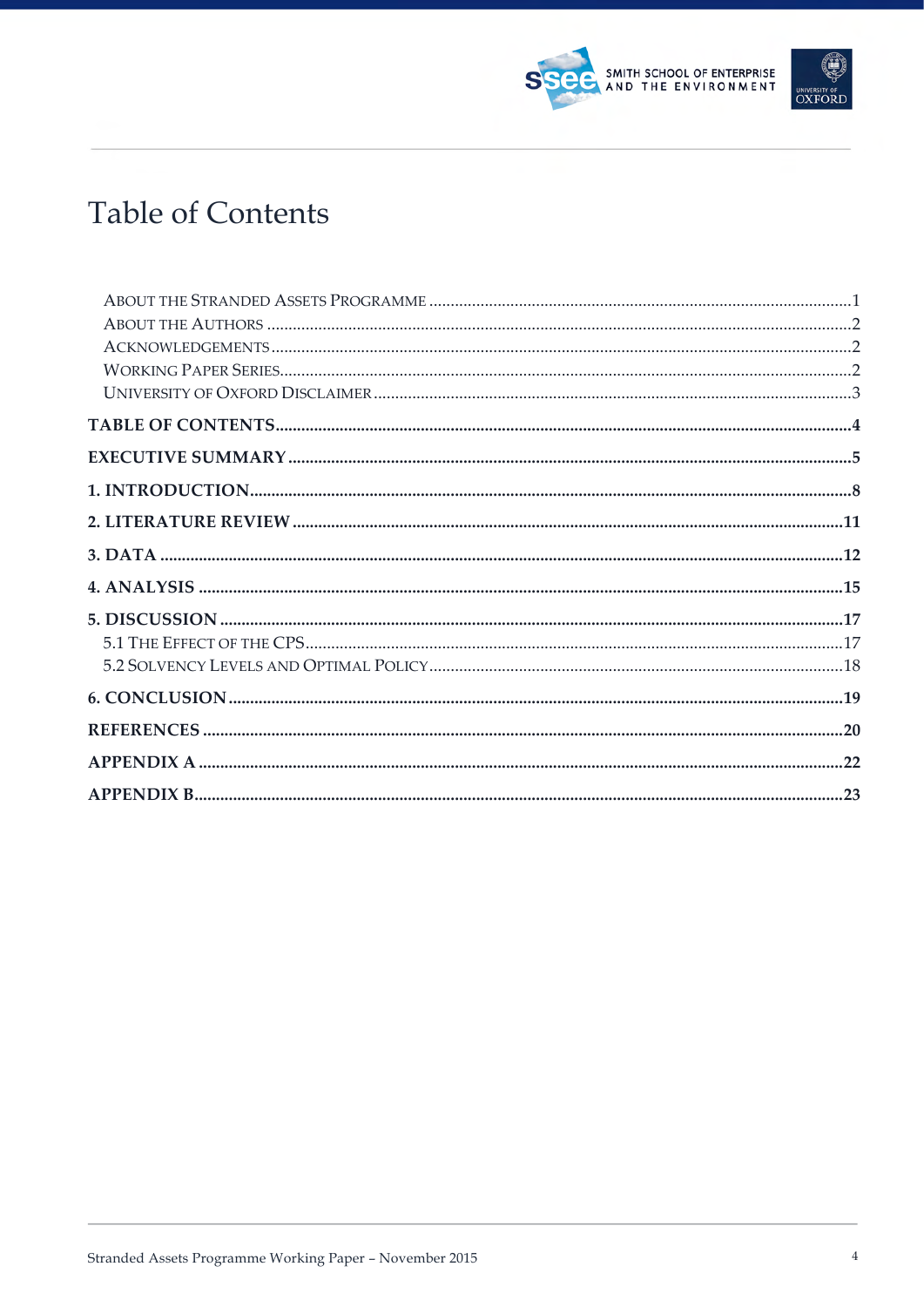



## Executive summary

Rapid carbon abatement improves the chances that dangerous anthropogenic climate change will be averted. But if the rate of curtailment is unnecessarily fast, it could cause excessive corporate failures – which would add to the social cost of abatement. At present, policymakers do not have a consistent way to quickly and accurately gauge what impact climate policies are having on corporate solvency. If they did and if these measures were applied correctly, the efficacy and cost-efficiency of climate policy could be improved.

The idea of using objective economic statistics to calibrate the optimal strictness of policy measures is not new. It is perhaps most prevalent in the views that fiscal and monetary policy can be used to smooth the business cycle. With regard to monetary policy, central banks may use measures of economic output, unemployment, inflation, and other economic statistics to determine lending strategies and money supply.

In this paper we propose that metrics of corporate solvency be used as an objective tool for policymakers to calibrate the optimal magnitude of climate policies, and thereby achieve greater emissions abatement at lower social cost. In particular, solvency metrics could calibrate the optimal severity of climate policies and/or the generosity of industrial compensation. Policymakers currently monitor and regulate certain aspects of corporate solvency for financial firms (such as capital reserve requirements) in order to reduce the risk of bankruptcy while simultaneously maintaining profitability. In a similar vein, policymakers could do likewise with respect to climate change policies which target carbon-intensive firms.

The most fundamental goal of climate policy is to incentivise industry to reduce carbon emissions and transition to lower carbon processes and technologies. When firms face carbon-related taxes, prices or regulation, and restructure their businesses accordingly,<sup>1</sup> it is expected that during this transition they will suffer some loss of solvency. However, if the firm goes bankrupt as a result of this regulation, not only will this restructuring not occur – possibly causing emitting industries to expand in less constrained jurisdictions (so-called carbon leakage), but social value will also be destroyed in the form of deadweight losses paid to liquidators and the dissolution of organisational capital. For example, in a meta-analysis of past studies on the cost to investors of corporate bankruptcy, Branch2 estimates 12-20% of the firm's value to be lost in the liquidation process. Adding on the social costs arising from unemployment and new job search would magnify this figure further still. Finally, there is also the danger that a sudden industry-wide loss of solvency could incite a wider financial panic.

On the other hand an excessively lenient climate policy with low future carbon price expectations could fail to restrain industry from investments in long-lived carbon-intensive infrastructure<sup>3</sup> that could become stranded, and therefore potentially induce the need for a more rapid and expensive transition in future in order to meet fixed climate change goals. An ideal solvency trajectory for firms affected by climate change policy would therefore cause corporate solvency to initially decline – approaching but not exceeding 'distressed' levels – and then gradually improve to a new 'steady state' once the climate change transition had been achieved, at which point the regulation would continue but any compensation provided to industry could end. This sequence is depicted by the U-shaped solvency curve in the figure below. Although obviously idealised, if the solvency curve was adopted as a climate policy target, it could potentially improve the social efficiency of carbon reduction across affected industries.

<sup>&</sup>lt;sup>1</sup> See for example Requate and Unold (2003).

<sup>2</sup> Branch, B. (2002) The costs of bankruptcy: A review. International Review of Financial Analysis, 11: 39-57.

<sup>&</sup>lt;sup>3</sup> An example of this may be the 19 highly-carbon intensive coal plants currently at various stages of planning in the EU (Mathiesen, 2014).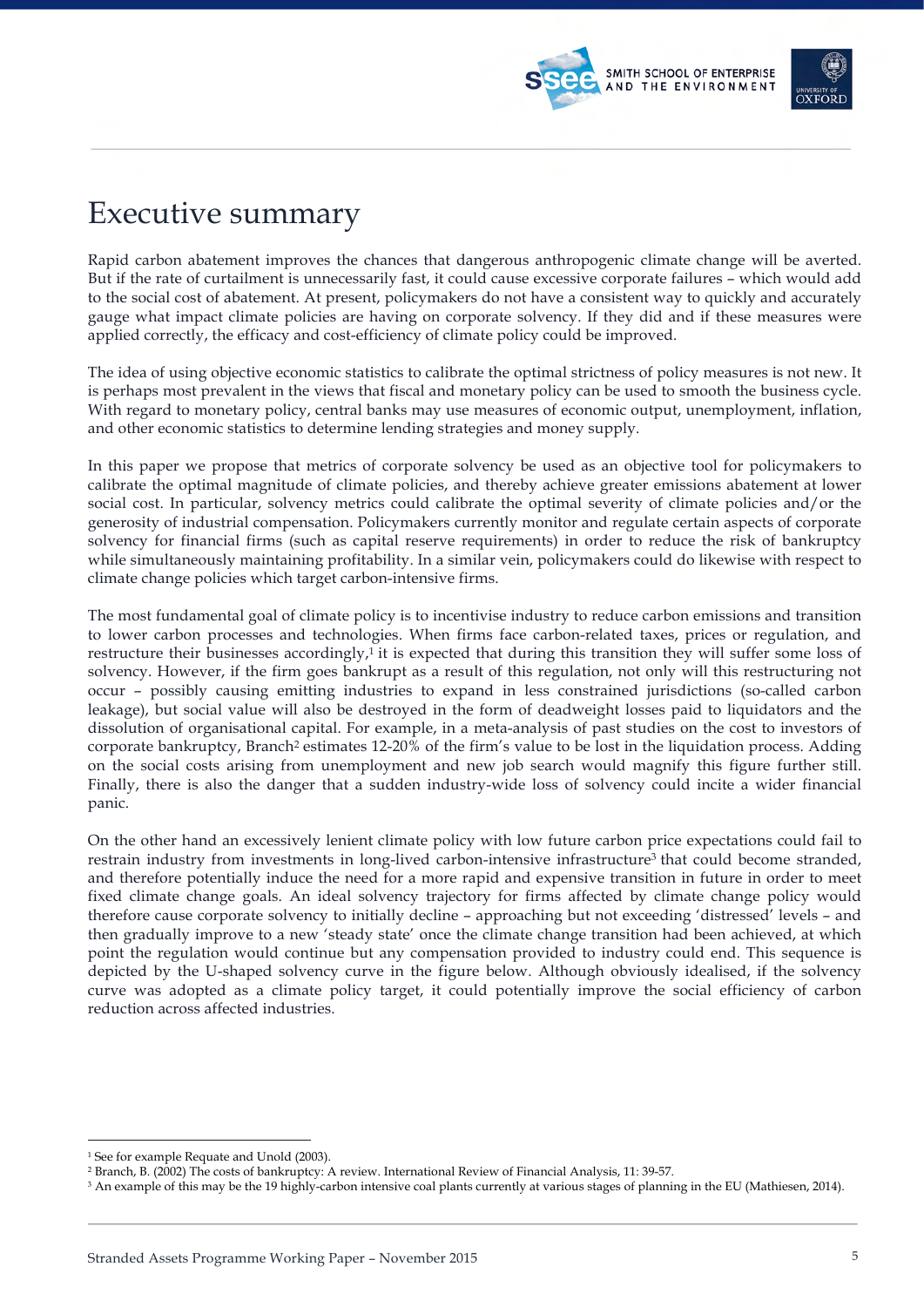





*Idealised Solvency Trajectory for Industries Affected by Climate Policy*

An additional advantage of using corporate solvency to calibrate climate change policy is the fact that this process would be comparatively objective. At present there is considerable potential for industrial outcry and political lobbying to bias how climate change policies are adjusted, with potentially negative social outcomes. Climate change policy based on corporate solvency could be adjusted relatively mechanically at each financial reporting period, and would automatically be sensitive to variations in the business cycle.4

In this paper we have applied our framework to one of the most recent and significant additions to climate change regulations in Europe: the United Kingdom's Carbon Price Support (CPS). The CPS is a surcharge to the Climate Change Levy (CCL): a pre-existing tax on the use of energy delivered to non-domestic users in the United Kingdom. It is a unilateral tax that the UK applied without the participation of any other EU member states in response to the chronic failure of the EU ETS to produce a consistent and meaningful price signal for industry to invest in low carbon technology; and a desire by the UK to meet its commitments to both generate 15% of energy from renewable sources by 2020 and reduce greenhouse gas emissions by 80% of 1990 levels by 2050. The CPS is calculated based on a top-up payment to the price level of EU ETS permits. When the CPS is combined with the price of EU ETS permits it is known as the Carbon Price Floor (CPF). Our analysis of changes to corporate solvency due to the CPS finds that that energy-intensive firms in the UK were not under undue financial pressure as a result of the new policy. Therefore, we argue that the industrial outcry against the CPS and UK policymakers' decision to freeze it in response were unwarranted.

The question of where the optimal solvency threshold should lie is important for the practical application of corporate solvency measures to climate change policy. For instance, it could be argued that either (i) an average solvency level; (ii) a minimum solvency level for the most financially distressed firm; or (iii) a maximum solvency loss should be the relevant benchmark. The universal availability and timeliness of financial data will also influence the optimal threshold level. Since the financial position of firms may deteriorate between financial reports, it may be prudent to adjust thresholds upwards to add a margin of safety against rapid solvency losses.

It may also be the case that within a given emissions target, it may not be possible to maintain the solvency of all affected firms. In such cases the emissions target may need to take precedence over solvency concerns, but nevertheless the use of policy calibration via solvency could still be an efficient way to minimise whatever bankruptcies may be necessary to achieve the desired emission reduction goal.

 <sup>4</sup> Depending on the timeliness of financial reporting.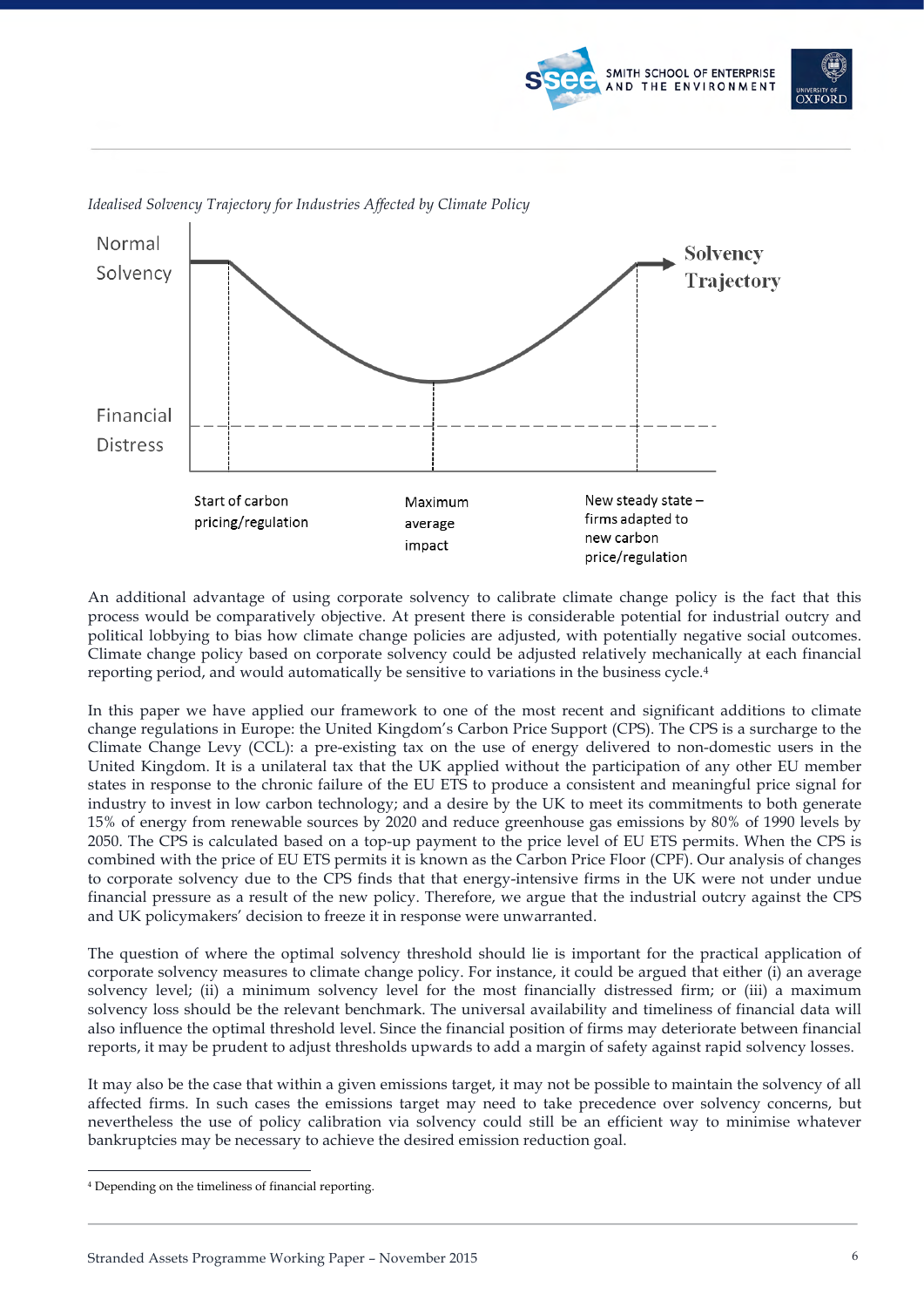

Future research may look to refining the solvency measures (Altman Z-Scores) produced in our analysis, or compare other methods for producing metrics of corporate solvency, such as conditional probability models. Such research could also quantify and operationalise the 'optimal' trajectory of corporate solvency according to specific industries, macroeconomic conditions, financial reporting regimes, and climate change targets. Historical instances of other significant environmental regulation such as the sulfur dioxide cap and trade programme in the US or automobile emissions standards could also be evaluated from the standpoint of optimal corporate solvency trajectories for affected firms, improving our understanding of the efficiency of these interventions, and potentially suggesting implications for the improvement of current and future environmental policies.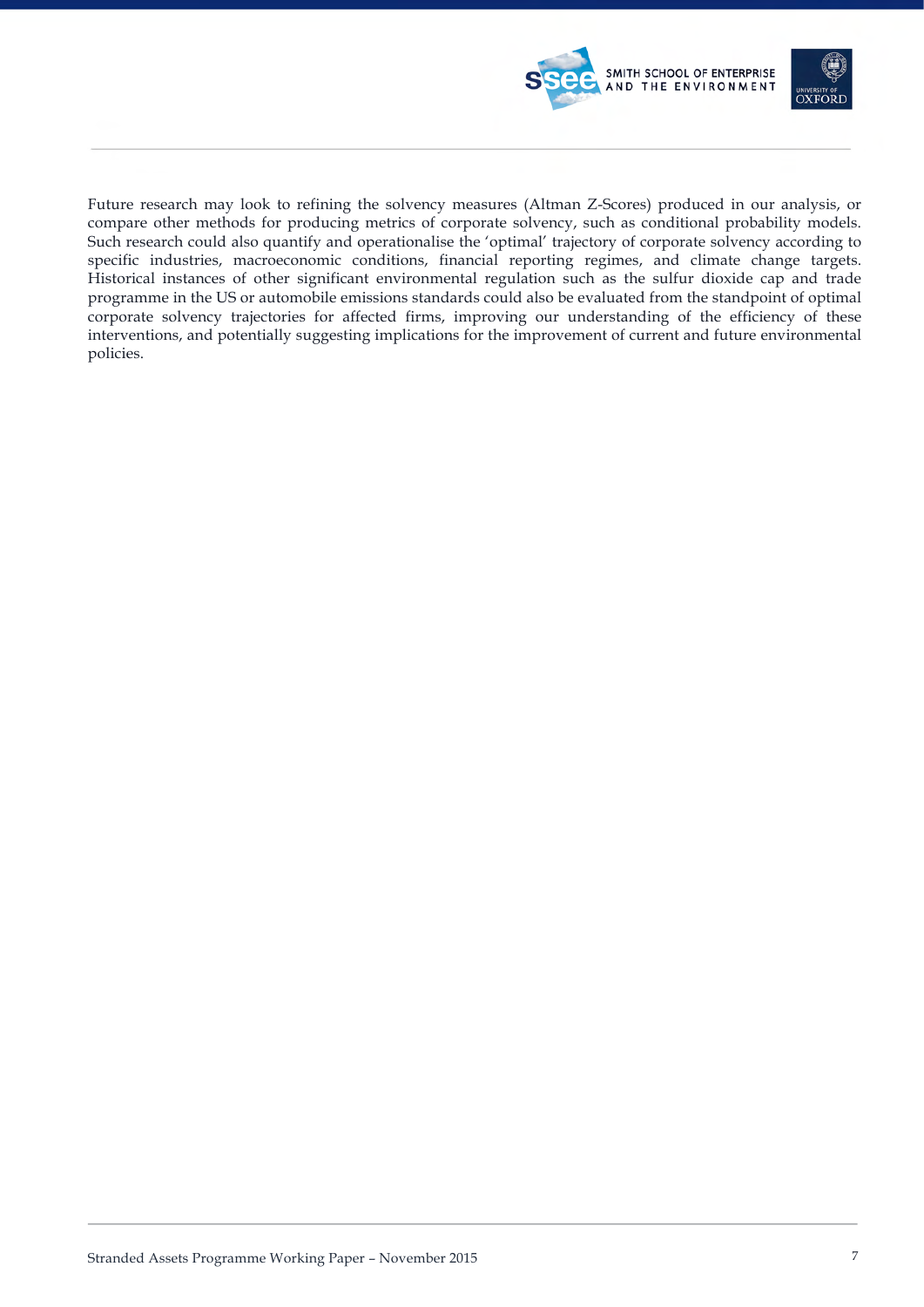## 1. Introduction

Rapid carbon abatement improves the chances that dangerous anthropogenic climate change will be averted. But if the rate of curtailment is unnecessarily fast, it could cause excessive corporate failures – which would add to the social cost of abatement. At present, policymakers do not have a consistent way to quickly and accurately gauge what impact climate policies are having on corporate solvency. If they did and if these measures were applied correctly, the efficacy and cost-efficiency of climate policy could be improved.

SMITH SCHOOL OF ENTERPRISE AND THE ENVIRONMENT

In response to this shortcoming, we propose that metrics of corporate solvency be used as an objective tool for policymakers to calibrate the optimal magnitude of climate policies, and thereby achieve greater emissions abatement at lower social cost. In particular, solvency metrics could calibrate the optimal severity of climate policies and/or the generosity of industrial compensation. Policymakers currently monitor and regulate certain aspects of corporate solvency for financial firms (such as capital reserve requirements) in order to reduce the risk of bankruptcy while simultaneously maintaining profitability. In a similar vein, policymakers could do likewise with respect to climate change policies which target carbon-intensive firms.

The most fundamental goal of climate policy is to incentivise industry to reduce carbon emissions and transition to lower carbon processes and technologies. When firms face carbon-related taxes, prices or regulation, and restructure their businesses accordingly,<sup>5</sup> it is expected that during this transition they will suffer some loss of solvency. However, if the firm goes bankrupt as a result of this regulation, not only will this restructuring not occur – possibly causing emitting industries to expand in less constrained jurisdictions (so-called carbon leakage), but social value will also be destroyed in the form of deadweight losses paid to liquidators and the dissolution of organisational capital. For example, in a meta-analysis of past studies on the cost to investors of corporate bankruptcy, Branch<sup>6</sup> estimates 12-20% of the firm's value to be lost in the liquidation process. Adding on the social costs arising from unemployment and new job search would magnify this figure further still. Finally, there is also the danger that a sudden industry-wide loss of solvency could incite a wider financial panic.



*Figure 1: Idealised Solvency Trajectory for Industries Affected by Climate Policy*

<sup>&</sup>lt;sup>5</sup> See for example Requate and Unold (2003).

<sup>6</sup> Branch, B. (2002) The costs of bankruptcy: A review. International Review of Financial Analysis, 11: 39-57.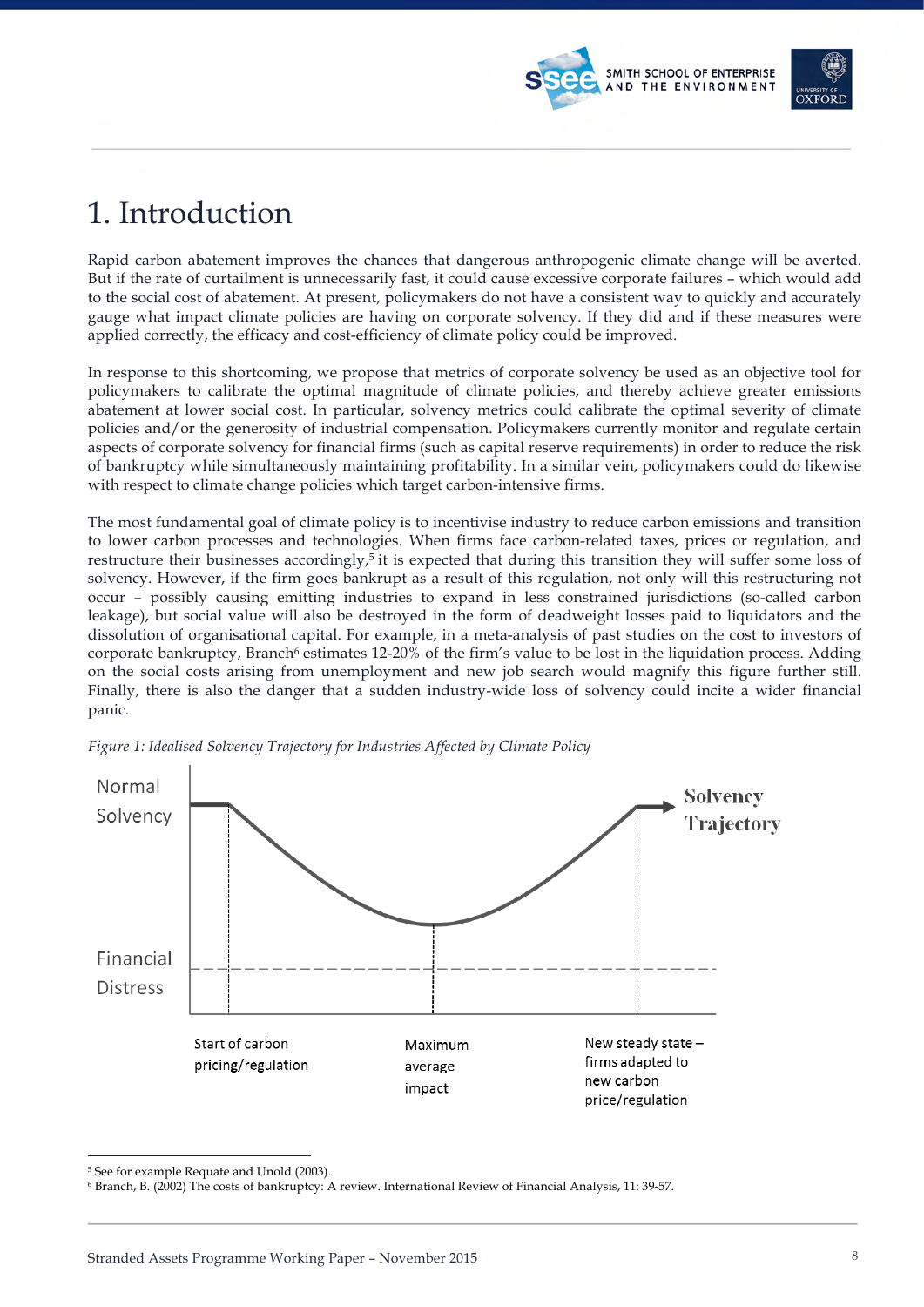



On the other hand an excessively lenient climate policy with low future carbon price expectations could fail to restrain industry from investments in long-lived carbon-intensive infrastructure<sup>7</sup> that could become stranded, and therefore potentially induce the need for a more rapid and expensive transition in future in order to meet fixed climate change goals. An ideal solvency trajectory for firms affected by climate change policy would therefore cause corporate solvency to initially decline – approaching but not exceeding 'distressed' levels – and then gradually improve to a new 'steady state' once the climate change transition had been achieved, at which point the regulation would continue but any compensation provided to industry could end. This sequence is depicted by the U-shaped solvency curve in Figure 1 above. Although obviously idealised, if Figure 1 was adopted as a climate policy target, it could potentially improve the social efficiency of carbon reduction across affected industries.

An additional advantage of using corporate solvency to calibrate climate change policy is the fact that this process would be comparatively objective. At present there is considerable potential for industrial outcry and political lobbying to bias how climate change policies are adjusted, with potentially negative social outcomes. Even when the need for regulatory change is obvious, many policymakers struggle to enact needed reforms, and even if successful often fail to do so in a timely manner. For instance, it is widely acknowledged that the EU Emissions Trading Scheme (EU ETS) has failed to deliver a price signal consistent with intentions since at least the beginning of 2012, when price levels stabilised below  $5 \epsilon / \text{ton CO}_2$ .<sup>8</sup> However, a plan to redress this situation was not approved by the EU Commission until 2014, and this plan is not due to be implemented until 2021. By contrast, a climate change policy based on corporate solvency could be adjusted relatively mechanically at each financial reporting period, and would automatically be sensitive to variations in the business cycle.9

The remainder of this paper applies this policy calibration framework to one of the most recent and significant additions to climate change regulations in Europe: the United Kingdom's Carbon Price Support (CPS). The CPS is a surcharge to the Climate Change Levy (CCL): a pre-existing tax on the use of energy delivered to nondomestic users in the United Kingdom. It is a unilateral tax that the UK applied without the participation of any other EU member states in response to the chronic failure of the EU ETS to produce a consistent and meaningful price signal for industry to invest in low carbon technology; and a desire by the UK to meet its commitments to both generate 15% of energy from renewable sources by 2020 and reduce greenhouse gas emissions by 80% of 1990 levels by 2050. The CPS is calculated based on a top-up payment to the price level of EU ETS permits. When the CPS is combined with the price of EU ETS permits it is known as the Carbon Price Floor (CPF).

|                             | Ratified | <b>Start</b> | End        | <b>Effect</b>                          |
|-----------------------------|----------|--------------|------------|----------------------------------------|
| <b>Carbon Price Support</b> | Mar 23,  | Apr 1, 2013  | Apr 1,     | £4.94/ton CO2 in 2013, rising £9.55 in |
| (CPS)                       | 2011     |              | 2030       | 2014, £18.08 in 2015 and incrementally |
| Tax on fossil fuels         |          |              |            | to £30 in 2020 and £70 in 2030         |
| used to generate            |          |              |            |                                        |
| electricity (Northern       |          |              |            |                                        |
| Ireland Exempt)             |          |              |            |                                        |
| <b>CPS Price Freeze</b>     | Mar 19,  | Apr 1, 2014  | Apr 1,     | Frozen to £18.08/ton CO2 from April    |
|                             | 2014     |              | 2019       | 1, 2015 until 2020                     |
| <b>CPS</b> Compensation     | May 22,  | TBD (may be) | <b>TBD</b> | Up to 80% of CPS paid returned for     |
| <b>Scheme</b>               | 201410   | retroactive) |            | energy-intensive industries            |

*Table I: UK Carbon Price Support History*

-

<sup>7</sup> An example of this may be the 19 highly-carbon intensive coal plants currently at various stages of planning in the EU (Mathiesen, 2014). <sup>8</sup> In 2003 (well before the EU Emissions Trading Scheme's launch in 2005) the UK government regulator Ofgem expected price levels to have risen to 33-49€/ton by 2010 (Ofgem, Nov 2003), and the lowest price scenario for EU ETS permits forecasted for 2012 by McKinsey & Co was 20€/ton CO<sub>2</sub> (UBS, Sept 2003).

<sup>9</sup> Depending on the timeliness of financial reporting.

<sup>10</sup> Ratified by the EU Commission.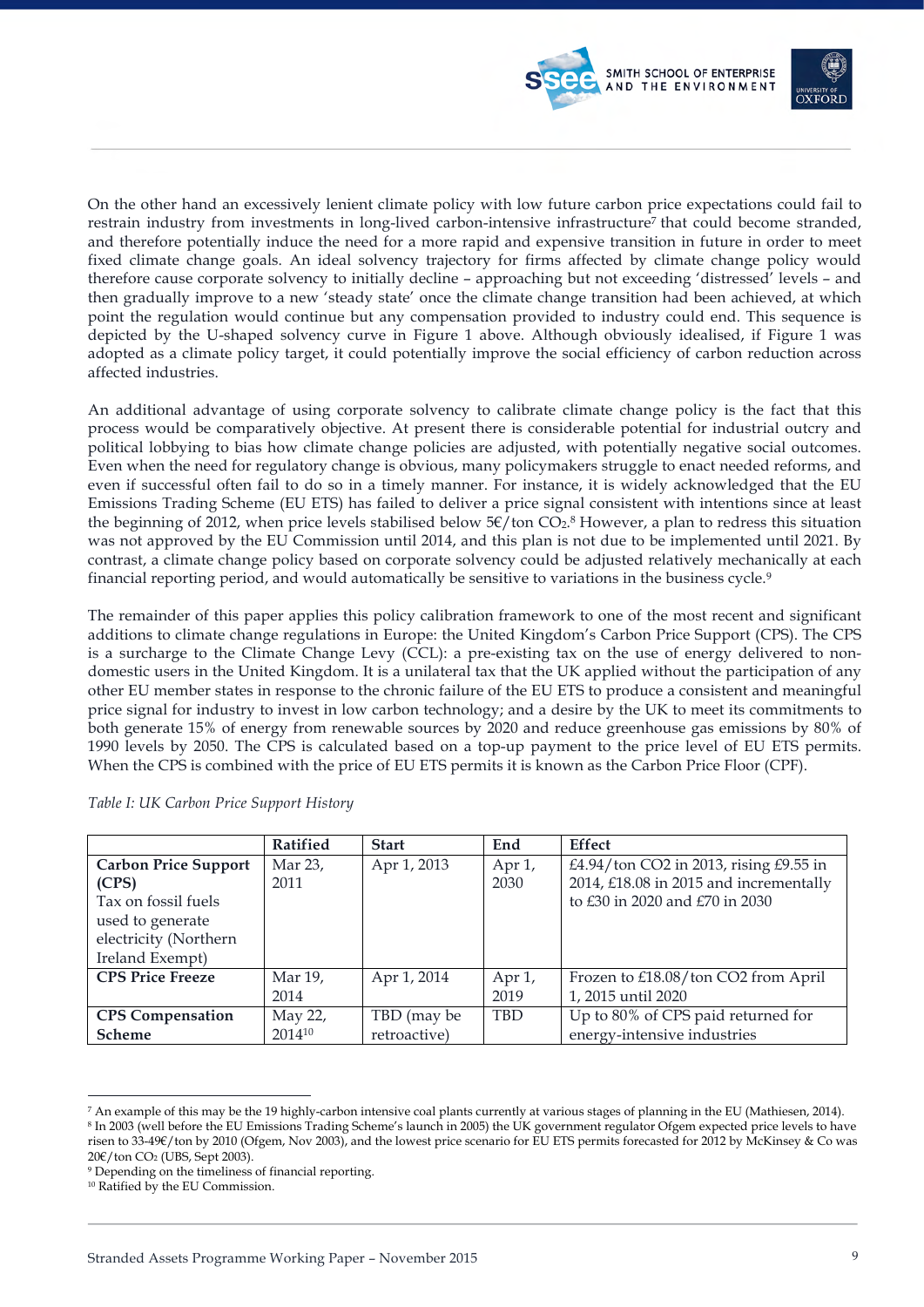

The CPS is a relevant case study for addressing our research question because it is one of the world's most recent and substantial carbon taxes, applied in a large developed economy with good financial micro-data. Within industry it has also been widely claimed that the CPS has had a significant effect on the production costs of manufacturers.11 EEF (the UK manufacturers' association) has said the Carbon Price Support currently adds between 5 and 10% to the energy bills of energy-intensive companies, making them less competitive on the international stage,12 and that energy prices and green taxes are worrying the industry more than any other issue.13 Given these characteristics, internationally competitive manufacturing nations trialling carbon pricing may find the CPS applicable to their situations.

This paper proceeds as follows; first a brief literature review is presented on how optimal climate change policy is modelled in practice and the economic effects of climate policy generally. Next we outline how we measure corporate solvency and provide an exposition of the data used in this study. Finally, we present the results on the effects of the CPS on the corporate solvency of energy-intensive firms and draw conclusions.

<sup>&</sup>lt;sup>11</sup> Energy price increases are most strongly felt in manufacturing, as energy expenditures are larger here than in any other industrial sector. However, within manufacturing there are a number of industries whose products are exceptionally energy-intensive. We examine the effect of the CPS on these sectors specifically.

<sup>12</sup> See Shankleman (2014).

<sup>13</sup> See Groom (2014).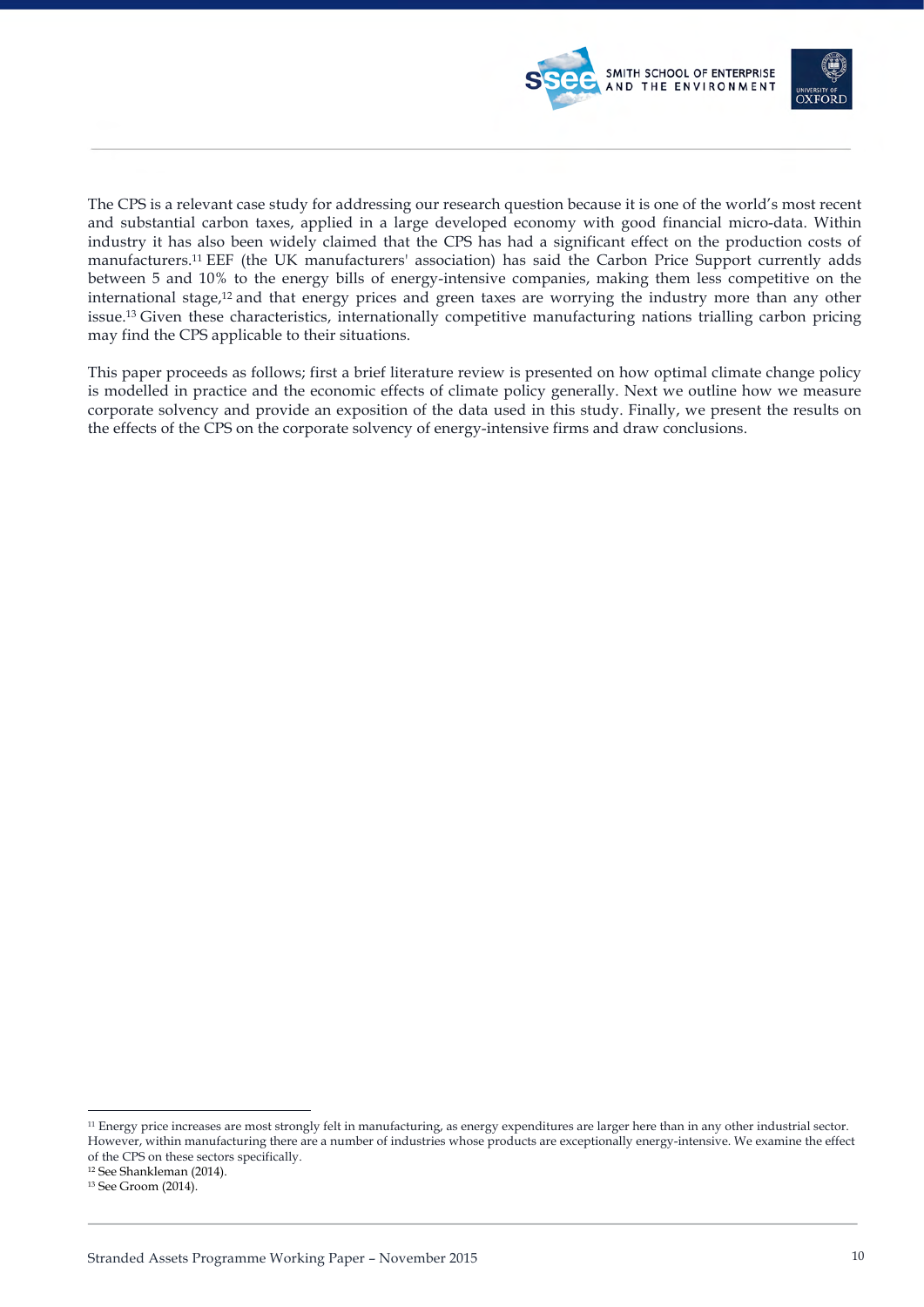

The idea of using objective economic statistics to calibrate the optimal strictness of policy measures is not new. It is perhaps most prevalent in the views that fiscal and monetary policy can be used to smooth the business cycle. With regard to monetary policy, central banks may use measures of economic output, unemployment, inflation, and other economic statistics to determine lending strategies and money supply. In the case of climate change, models for optimal policy determination are based on cost-benefit assumptions and either analyse the best form that policy could take - for example taxes, permits, or subsidy,<sup>14</sup> or prescribe an optimal level of stringency and timing for a particular policy based on historical market dynamics and a specified emissions goal.15 Refinements of these models explore how the optimality of this policy is influenced by relaxing certain assumptions, such by assuming that the damages anticipated from climate change are uncertain, <sup>16</sup> that abatement technology improves over time,17 or that abatement policies are nationally unilateral.18 Other analyses reject a quantitative cost-benefit framework for assessing climate change policies altogether, arguing that the complexity of climate change demands a qualitative analytical approach.19

SMITH SCHOOL OF ENTERPRISE AND THE ENVIRONMENT

Although the effects of carbon regulation on certain aspects of economic performance are well documented,20 no previous studies of the effect of environmental regulation on corporate solvency in particular were found. Nor was it possible to identify previous research on general economic effects attributable to the Carbon Price Support specifically. In the UK, economic analysis of carbon taxes has primarily focused on the Climate Change Levy (CCL) which began in 2001. Early research on this tax by the industry lobby group, The Federation of Small Businesses, found that, net of various compensatory dispensations granted simultaneously, the CCL made 30% of small and medium-sized enterprises financially worse off, with the primary losers involved in plastics processing, hospitality, and retailing.21 Another survey-based study by industry found that 42% of professionals in the energy industry felt that the CCL had caused a net increase in business costs.22 Conversely, later academic research by Martin, de Preux, and Wagner23 analysed the effects of the CCL by employing an instrumental variable for CCL incidence on micro-data of firm performance. They found that, although the CCL had a strong negative impact on the energy intensity of production and electricity use, no statistically significant economic effects were observed with respect to firm revenue, employment, or plant exit from the UK.

<sup>16</sup> See Nordhaus (1994); Pizer (1999), and Baker and Shittu (2008).

- <sup>18</sup> See; Bohringer, Carbone, and Rutherford (2012); Eichener and Pethig (2013); and Felder and Rutherford (1993).<br><sup>19</sup> See van den Bergh (2004).
- 

<sup>22</sup> London Electricity (2002). Climate change levy report

 <sup>14</sup> See Nordhaus (1993); Strand (2013); and Wirl (2012).

<sup>15</sup> See Golosov, Hassler, Krusell, and Tsyvinski (2014); and Roughgarden and Schneider (1999).

<sup>17</sup> See Gerlagh, Kverndokk, and Rosendahl (2009); Goulder and Mathai (2000); Requate and von Dollen (2008); Ploeg and Withagen (2014); and Weber and Neuhoff (2010).

<sup>20</sup> See for instance; Abrell, Ndoye Faye, and Zachmann (2011); Chan, Li, and Zhang (2013); Yu (2011); Zhang and Baranzini (2004); and Zhao (2011).

<sup>21</sup> Federation of Small Businesses (2002). The climate change levy: Another cost for small businesses

<sup>23</sup> Martin, R., de Preux, L., and U. Wagner (2014). The Impact of a Carbon Tax on Manufacturing: Evidence from Microdata. Journal of Public Economics, 117: 1-14.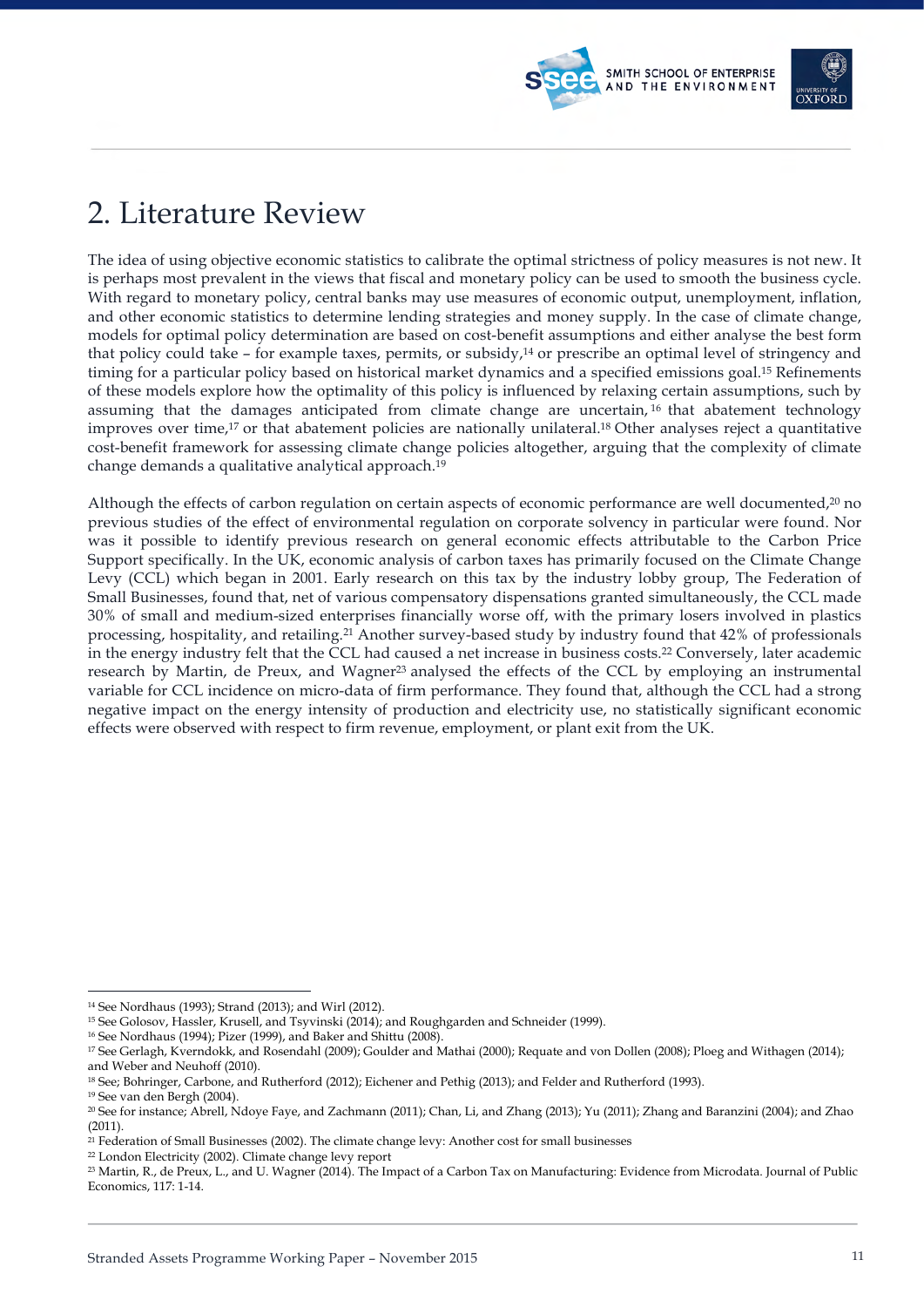## 3. Data

This study measures corporate solvency by constructing Altman's Z-Scores; produced with financial data from energy-intensive firms in the EU's five main economies. Altman<sup>24</sup> was among the first to put forward a quantitative model to predict corporate bankruptcy using financial data, and his various Z-Scores (for different types of firms) have been widely applied in industry and are regarded in academic circles as a research standard. The most recently published Altman's Z-Score for private manufacturing firms25 is reproduced below.

 $\text{Z-Score} = 0.717\text{X}_1 + 0.847\text{X}_2 + 3.107\text{X}_3 + 0.420\text{X}_4 + 0.998\text{X}_5$  (1)

SMITH SCHOOL OF ENTERPRISE AND THE ENVIRONMENT

 $X_1$  = Working Capital/Total Assets

 $X_2$  = Retained Earnings/Total Assets

 $X_3$  = Earnings Before Interest and Taxes/Total Assets

 $X_4$  = Book Value of Equity/Total Liabilities

 $X_5$  = Sales/Total Assets

Although Altman's Z-score was originally developed as a tool to predict future default, like this study, previous research such as Sauer<sup>26</sup> has also used comparisons in Altman's Z-Scores over successive years to highlight variations in financial condition and alert firm management of the need to adjust strategy and operations. Altman<sup>27</sup> himself also advocates the use of his Z-Scores for the measurement of corporate financial risk generally, as opposed to bankruptcy specifically. Commensurate with this view, Platt and Platt<sup>28</sup> found that Zscore profiles for failing businesses often exhibit a consistent downward trend as they approach bankruptcy.

A number of other common models exist for predicting bankruptcy, perhaps most notable in the UK is Taffler's Z.29 However, Taffler's Z would not have been ideal as the metric for this study as it is constructed from listed firms only and the additional data requirements of this model would have reduced our sample size to statistically trivial levels. Since the most recently publicised Altman Z-Score for private manufacturing firms is based on US firms and is now dated,30 this study produces an updated Altman Z-Score for contemporary energy-intensive firms in the EU.

This updated Altman Z-score is constructed by applying Altman's Discriminant Analysis methodology to private energy-intensive firms in the UK, Germany, France, Italy, and Spain between 2000 and 2014. These advanced economies were chosen as it was thought that firms in these countries would have characteristics, such as technology and management practices, most similar to those present in the UK. Firms were deemed to be 'energy-intensive' (and therefore included in the initial sample) if the European Commission defined them as such according to their primary SIC codes (see Appendix). Financial data from the most recent year available was collected on firms which either had gone bankrupt or were active from Bureau Van Dyke. All firms in the relevant industries which could be identified in their description as 'retail or wholesale trading', and therefore not actually manufacturing firms, were removed. This yielded a dataset of 6,777 active firms and 177 bankrupt firms.

 <sup>24</sup> See Altman, E. (1968). Discriminant analysis and the prediction of corporate bankruptcy. The Journal of Finance, 23(4): 589-609.

<sup>25</sup> Altman, E. (1983). Corporate Financial Distress. Wiley Interscience, New York.

<sup>&</sup>lt;sup>26</sup> Sauer, T. (2002) How may we predict bankruptcy

<sup>27</sup> Altman, E. (2002). Corporate distress prediction models in a turbulent economic and Basel II environment. NYU Working Paper No. S-CDM-02-11.

<sup>28</sup> Platt, H., and M. Platt (1991). A note on the use of industry-relative ratios in bankruptcy prediction. Journal of Banking & Finance, 15: 1183- 1194.

<sup>29</sup> Taffler, R. (1983). The assessment of company solvency and performance using a statistical model. Accounting and Business Research, 15(52) 295-308.

<sup>30</sup> More recent Altman's Z-scores were identified such as Appiah and Abor (2009), but these failed to be both derived from EU firms and in the private manufacturing sector.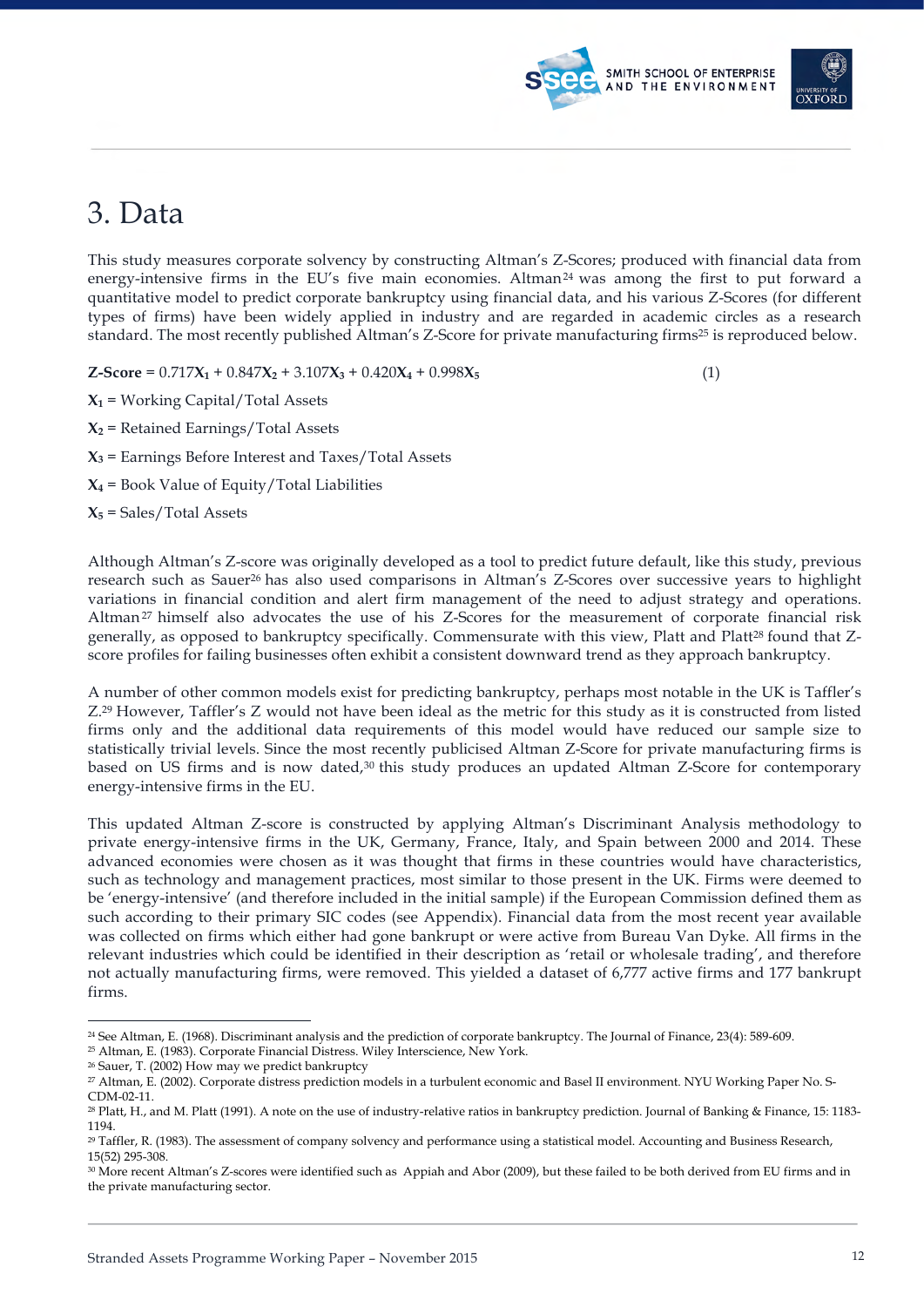



Discriminant Analysis of bankruptcy was run on the variables  $X_1$ - $X_5$  in Equation (1) above, with the exception that the Retained Earnings variable was proxied by the related variable 'Shareholder Funds' due to lack of data. This exercise yielded the following results:

*Table II: Discriminant Analysis Diagnostic Statistics*

| <b>Canonical Correlation   Likelihood</b> | Ratio   |        | F-Statistic Probability |
|-------------------------------------------|---------|--------|-------------------------|
| 0.1317                                    | 0.98262 | 24.536 | 0.0000                  |

The results in Table II show that these five combined factors are a significant determinant of firm bankruptcy. The coefficients produced by this discriminant analysis are stated below.

*Table III: Discriminant Analysis Estimated Coefficients*

| $\mathbf{X}_1$ | 0.9677312    |
|----------------|--------------|
| $\chi_{2}$     | $-0.0472769$ |
| $\chi_{\rm a}$ | 0.3463303    |
| $\mathbf{X}_4$ | 0.0632979    |
| $\mathbf{X}$   | 0.3756524    |

Surprisingly, the  $X_2$  coefficient yields a negative value, implying that, counterintuitively, increases in the (Shareholder Funds/Total Assets) ratio increases financial distress.31 One possible explanation is that relatively high proportions of equity (low leverage) could in fact indicate that the company in question is having difficulty raising debt because of business problems that are not captured by its balance sheet. There are 85 firms in our sample which have data on Retained Earnings. For these firms the correlation between the original value of  $X_2$ (Retained Earnings/Total Assets) and the proxied value of  $X_2$  (Shareholder Funds/Total Assets) was found to be 0.47. Given that the coefficient on  $X_2$  is close to zero, we could also attribute this result to error in our proxy choice for  $X_2$ .

In an analogous fashion to Equation (1), the coefficients in Table III are then combined linearly to produce a contemporary, EU-based, Energy-intensive Industry Altman's Z-Score model, and applied to the financial data described below. Again, data on corporate financials for energy-intensive firms in the UK, Germany, France, Italy, and Spain was collected from Bureau Van Dyke's Orbis database. This exercise produced a total sample of 16,223 firms. Internet research was then conducted in order to remove firms which were (i) involved solely in the retail and wholesale trade of energy-intensive goods rather than their manufacture;32 (ii) UK firms which had any production facilities outside of Great Britain (including Northern Ireland); (iii) German, French, Italian, and Spanish firms which had production facilities outside of these same four 'control' countries; and (iv) firms which are listed on a stock exchange. <sup>33</sup> Naturally only firms which had published all required financial data to construct Altman Z-Scores for the 2012 and 2013 financial years were retained. This produced a sample of 463 firms, 74 of which were UK based.

 <sup>31</sup> Discriminant Analysis was also run with a random sample stratified by country and industrial sector of 177 solvent firms on the 177 bankrupt firms. However, all coefficients on the five financial ratios from this exercise were unexpectedly negative, suggesting problematic sampling error.

<sup>&</sup>lt;sup>32</sup> Orbis classifies firms involved solely in the retail and wholesale trade of energy-intensive goods as in the same industry as those firms involved in manufacture. For our purposes this is an erroneous classification.

<sup>33</sup> Listed firms were removed in order to ensure comparability. Researchers use different models and thresholds to categorise the solvency of listed and non-listed firms, and therefore it would not be clear how to integrate them. In any event, only six listed firms remained after the selection criteria i-iii were applied.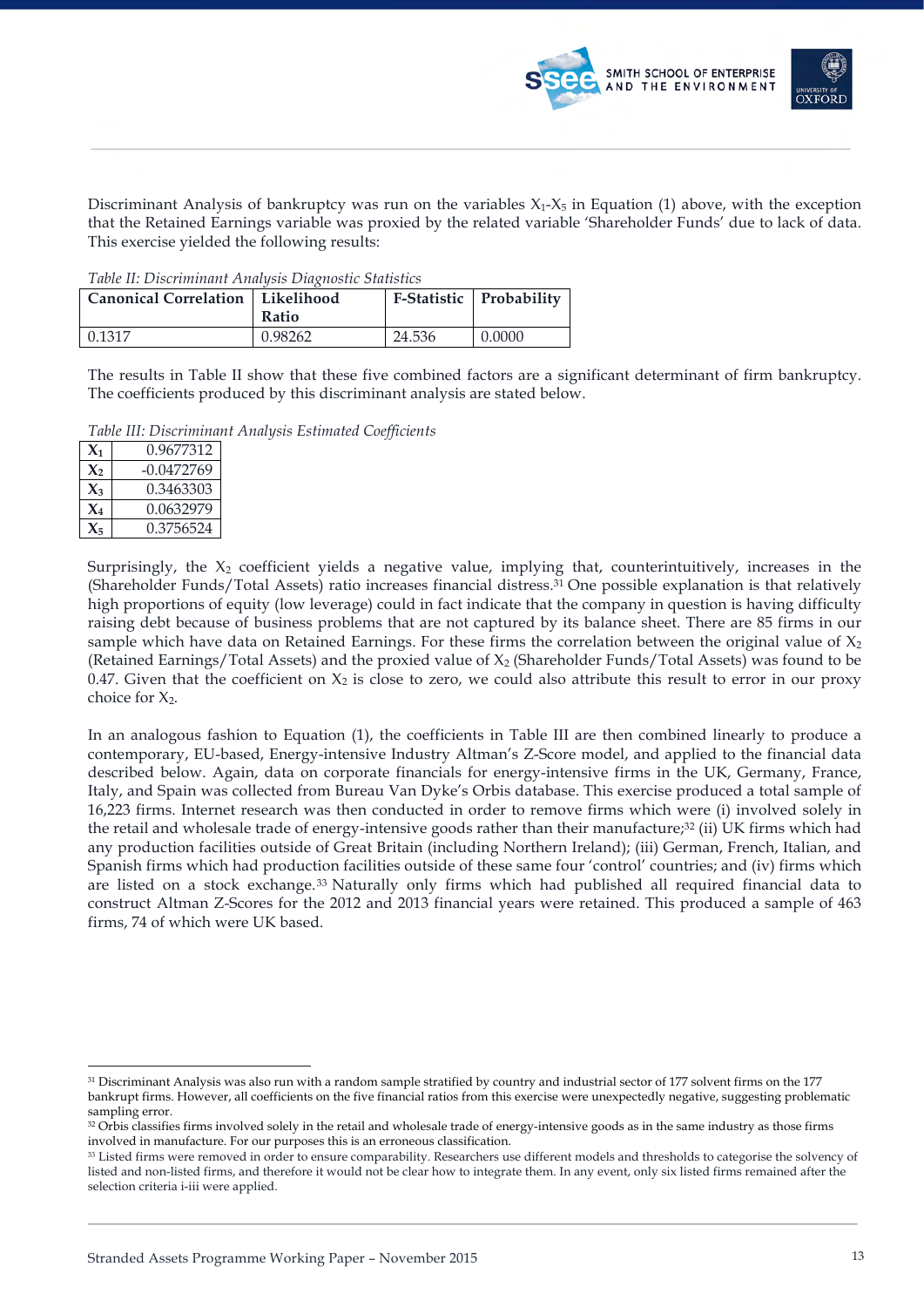

### *Table IV: Summary Statistics (n=463)*

|                                       | Min                           | Max       | Mean   | <b>Standard</b> |
|---------------------------------------|-------------------------------|-----------|--------|-----------------|
|                                       |                               |           |        | Deviation       |
| EU-based Altman's Z-Score 2013        | $-0.21$                       | 20.38     | 0.97   | 1.20            |
| ∆ EU-based Altman's Z-Score (2012-13) | $-2.62$                       | 11.35     | 0.04   | 0.67            |
| Total Assets 2012 $(E'000s)$          | 8                             | 3,060,205 | 32,019 | 171,384         |
|                                       | <b>Number of Observations</b> |           |        |                 |
| Country                               |                               |           |        |                 |
| UK.                                   | 74                            |           |        |                 |
| Germany                               | 33                            |           |        |                 |
| France                                | 138                           |           |        |                 |
| Italy                                 | 216                           |           |        |                 |
| Spain                                 | 2                             |           |        |                 |
| <b>Industry Sector</b>                |                               |           |        |                 |
| Chemicals                             | 156                           |           |        |                 |
| Metals                                | 101                           |           |        |                 |
| Primary                               | 7                             |           |        |                 |
| Textiles                              | 146                           |           |        |                 |
| Paper                                 | 53                            |           |        |                 |

Note that the effect of year-on-year currency exchange rate changes to financial statement values and inflation cannot be responsible for measured changes in solvency using Altman's Z-score. This is because the input variables in Altman's Z-score consist purely of financial ratios, which by construction are dimensionless, and therefore require no adjustments to make different currencies or years directly comparable.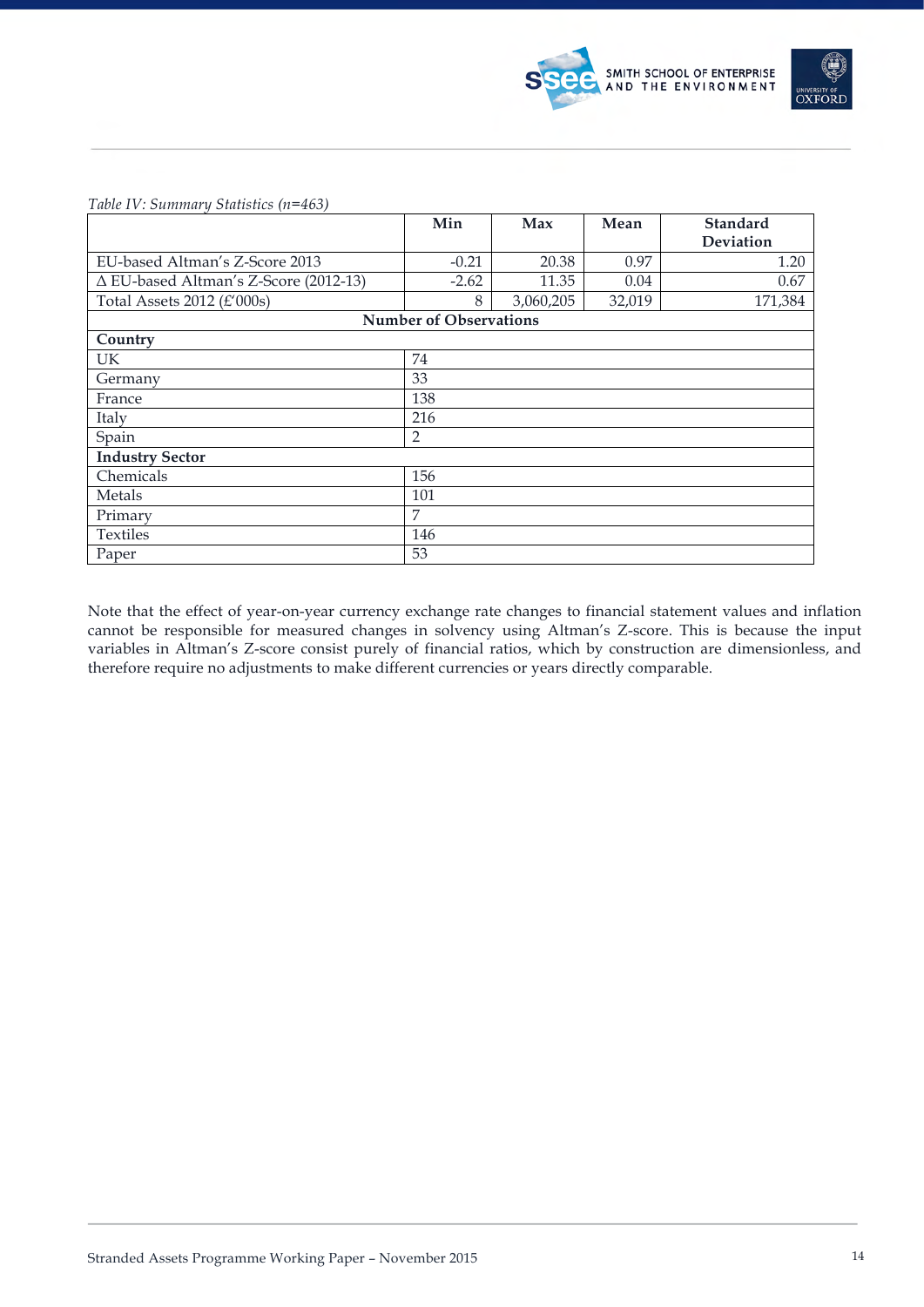

## 4. Analysis

Figure 2 below plots the distributions of 2013 UK and Non-UK Z-Scores. We test whether the UK firm Z-Scores are below those of Non-UK firms using a Kolmogorov-Smirnov test for differences in distributions. Note that regression analyses are less appropriate in this case because we are primarily interested in determining the comparative financial condition of firms and not in isolating or quantifying the effect of the CPS.

*Figure 2: EU Energy-intensive Firms 2013 EU-based Altman's Z-Score Histogram; UK (n=74), and Non-UK (n=389)*



*Table V: Kolmogorov-Smirnov Test for Equality of 2013 UK and Non-UK Z-Score Distributions*

|                      | <b>Largest Difference</b> | P-value |
|----------------------|---------------------------|---------|
| $UK > Non-UK$        | 0.3001                    | 0.000   |
| $UK < Non-UK$        | $-0.0103$                 | 0.987   |
| <b>Combined Test</b> | 0.3001                    | 0.000   |

Surprisingly, the Kolmogorov-Smirnov test finds that the UK Z-Scores were in fact significantly greater than those from Non-UK firms in 2013. This implies that firms under the CPS were in an even stronger financial position than those that were not. A possible explanation for this counterintuitive result may be that economic conditions were generally better in the UK than the Non-UK sample, as evidenced by increases in UK GDP throughout 2013 of 1.73% versus 1.06% (Germany), 0.28% (France), -1.93% (Italy), and -1.23% (Spain).34 Fixedeffects regression analyses in Appendix B also support the conclusion that macroeconomic improvements negated the solvency effect of the CPS.

The lack of an observed change in corporate solvency suggests that the financial position of UK energy-intensive firms was not, net of macroeconomic conditions, heavily impacted by the CPS at the end of the 2013 financial year. To examine this assertion, we compare 2012-13 Z-Scores for energy-intensive firms in the UK only.

 <sup>34</sup> Source: World Bank Data, GDP growth (annual %).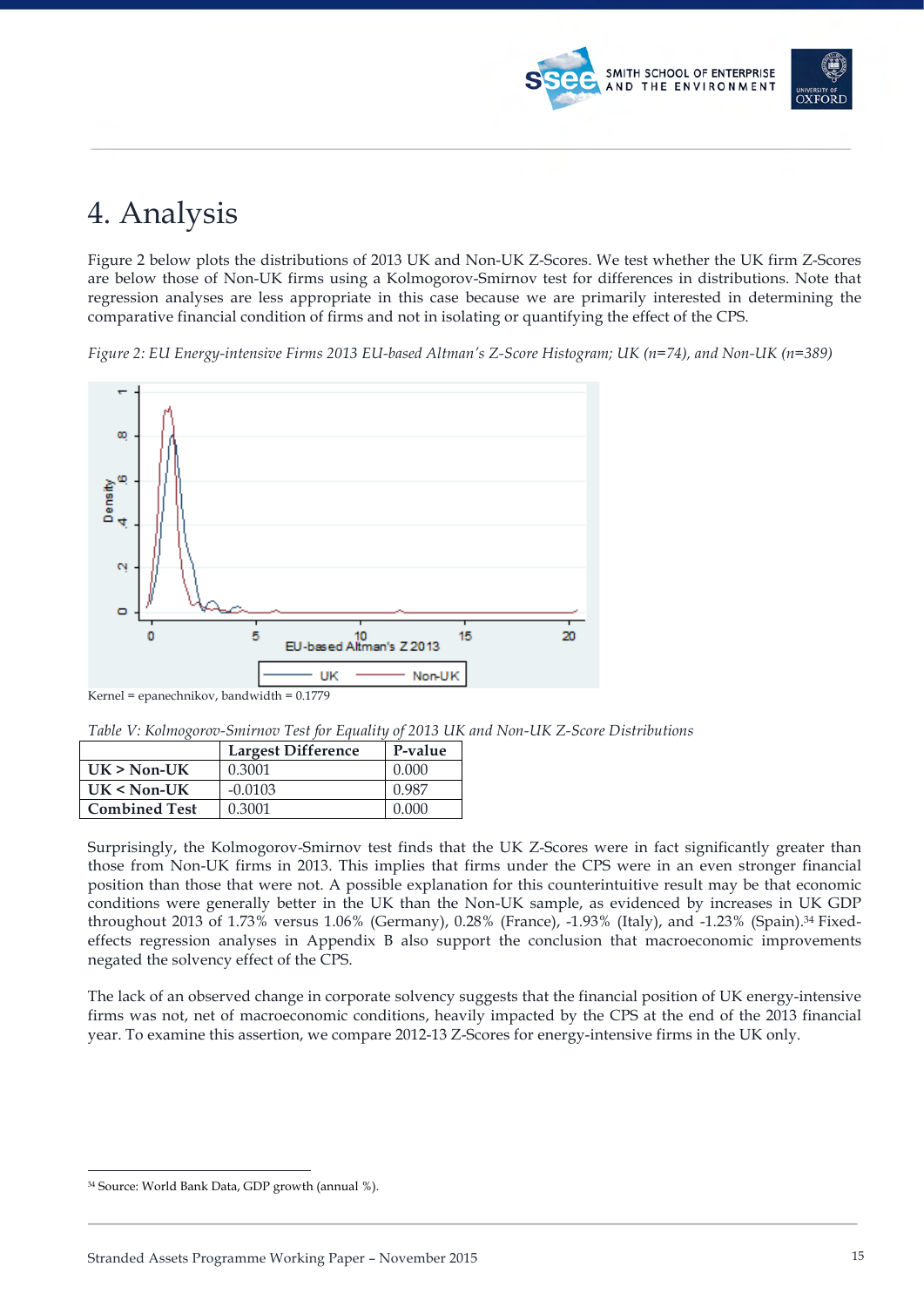



*Figure 3: UK-only Energy-intensive Firms 2012 and 2013 EU-based Altman's Z-Score Histogram, (n=74)*

Kernel = epanechnikov, bandwidth = 0.1779

*Table VI: Kolmogorov-Smirnov Test for Equality of UK 2012 and 2013 Z-Score Distributions*

|                      | <b>Largest Difference</b> | P-value |
|----------------------|---------------------------|---------|
| 2013 > 2012          | 0.0541                    | 0.806   |
| 2013 < 2012          | $-0.0946$                 | 0.516   |
| <b>Combined Test</b> | 0.0946                    | 0.895   |

Visual inspection confirms the similarity of Z-Score distributions between 2012 and 2013 for firms in the UKonly, and as expected, the Kolmogorov-Smirnov test does not reject the null hypothesis of equivalence of the 2012 and 2013 UK distributions. This result also suggests that the CPS had not put undue financial pressure on the firms most affected by it.

As a further robustness check, we also examine the change in corporate death (bankruptcy) rates for energyintensive firms in the UK between 2012 and 2013 in Table VII. Again we find that not only did corporate death rates for these firms not increase between 2012 and 2013, they in fact fell marginally.

*Table VII: UK Business Deaths and Survival 2012 and 2013*

|               | 2012   | 2013   |
|---------------|--------|--------|
| <b>Deaths</b> | 665    | 690    |
| Survival      | 6.190  | 6.410  |
| Death Rate    | 10.80% | 10.76% |

Source: ONS Business Demography 2013. Represents annual data based on the 2007 SIC Code conversions of 2003 SIC Code data from Table VIII in the Appendix, and ending in November of the stated year.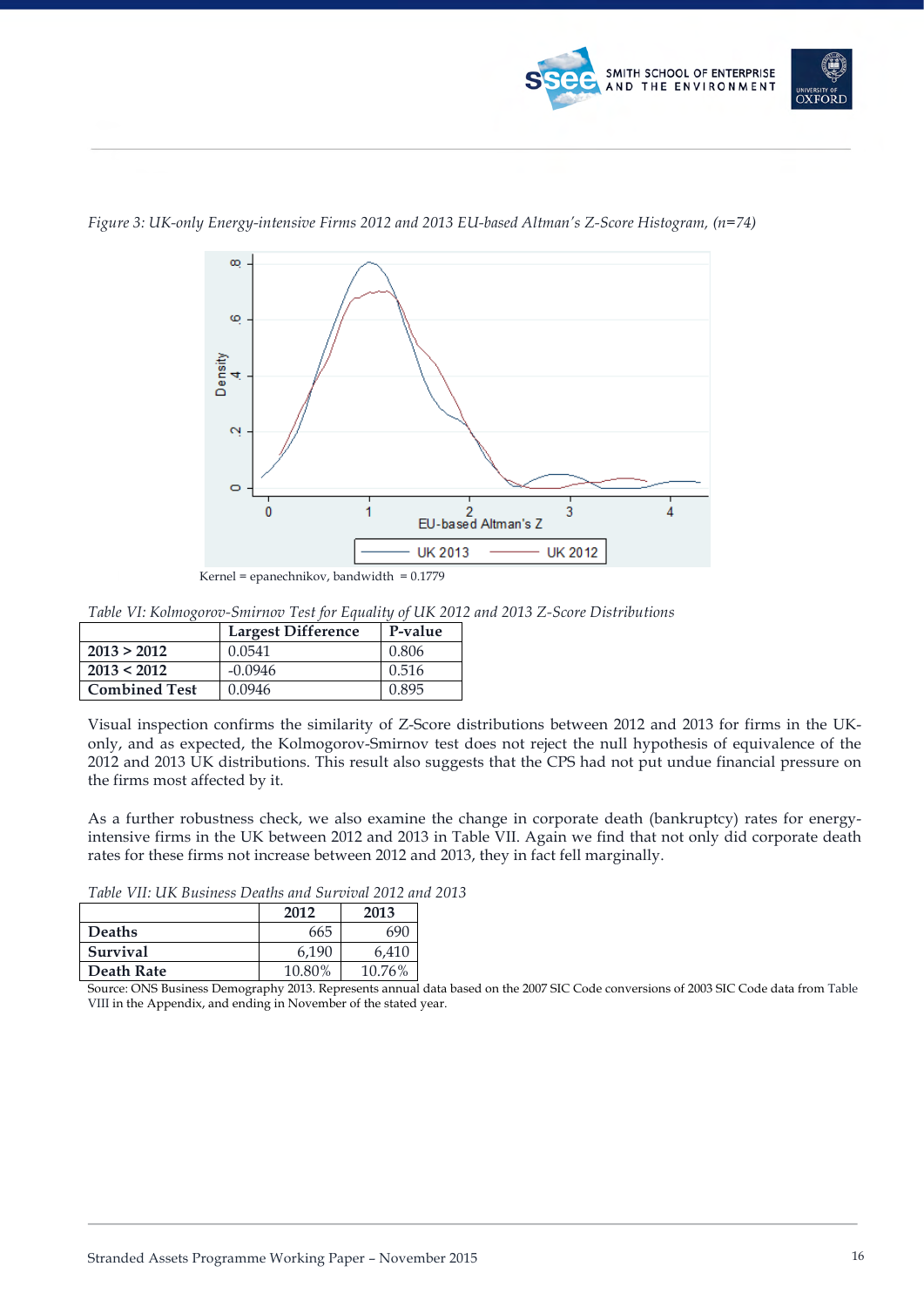## 5. Discussion

### 5.1 The Effect of the CPS

Given that (i) 2013 Z-Scores for energy-intensive firms in the UK are statistically higher than Non-UK Z-Scores; (ii) 2012 and 2013 UK-only energy-intensive firm Z-Scores are statistically indistinguishable; and (iii) that the death rate of energy-intensive firms in the UK in fact decreased between 2012 and 2013, we can infer that energy-intensive firms in the UK were not under undue financial pressure as a result of the CPS. Therefore, we would argue that the industrial outcry against the CPS and UK policymakers' decision to freeze it in response were unwarranted.

SMITH SCHOOL OF ENTERPRISE AND THE ENVIRONMENT

However, a number of qualifications to this result should be noted. To begin with, even when including the CPS, the magnitude of total carbon taxation in the UK currently falls short of the level that would be required to achieve the UNFCCC's ultimate goal of constraining greenhouse gas concentrations below dangerous levels. For instance, research by Anthoff, Tol, and Yohe<sup>35</sup> estimated the optimal social price of carbon at  $60-200\frac{\epsilon}{\pi}$  CO<sub>2</sub>. Should the UK or other countries raise carbon taxation to such levels, the effect on carbon intensive industries could be dramatic. Indeed, the Carbon Price Support was slated to rise to 70£/tn CO<sub>2</sub> by 2030 in order to address this very need, but industry pressure caused policymakers to indefinitely postpone further increases from 2015.

Our results may also have been influenced by other policy changes that contemporaneously (2012-13) occurred both in the UK and control countries. However, in spite of this qualification, the most significant new policy affecting energy-intensive industries in the five countries and time frame under study was the CPS, and therefore the potential for this particular source of bias is limited. Furthermore, even if confounding effects from such policies do exist, this would not affect our conclusion that corporate solvency remained relatively robust following the introduction of the CPS.

There is also the criticism that it may take longer than a single financial year for the full effects of the Carbon Price Support to materialise. Nevertheless, previous research that has investigated time-varying effects of environmental regulation on economic outcomes tends to find negative effects initially, followed by positive effects in subsequent years.36 Moreover for this study, extending the treatment period in attempting to capture a prolonged negative effect would increase the time frame around which contemporaneous policy changes could bias results. While it is almost certainly the case that solvency responses to climate-related legislation do develop cumulatively over a number of years, over even longer time frames it has been argued by Porter<sup>37</sup> and Porter and van der Linde<sup>38</sup> that properly designed environmental policies can stimulate innovation that may partially or even fully offset the costs of compliance. In addition, it has also been shown by Xepapadeas and DeZeeuw<sup>39</sup> and Commins, Lyons, Schiffbauer, and Tol<sup>40</sup> that increases in production costs due to a carbon price lead firms to increase average productivity. Hence, the long-term negative impacts of a carbon tax might also be less than those measured over the shorter-term, and potentially even a net positive to firm performance (a potentially cooler future world notwithstanding). Finally, this criticism would be easily addressed in practice via the continuous solvency monitoring proposed here.

Another possible criticism of the result that the CPS did not have a strong negative effect on solvency is that, since the CPS was implemented through the tax system rather than as a contractual arrangement, its repeal

<sup>35</sup> Anthoff, D., Tol, R.S.J., and G.W. Yohe (2009). Risk aversion, time preference, and the social cost of carbon. Environmental Research Letters, 4(2): 024002 (7pp).

<sup>36</sup> Kozluk, T., and V. Zipperer (2013). Environmental Policies and Productivity Growth: A Critical Review of Empirical Findings. OECD Economics Department Working Papers, No. 1096.

<sup>37</sup> Porter, M. (1991). America's Green Strategy. Scientific American, 264(4): 96-168.

<sup>38</sup> Porter, M., and C. van der Linde (1995) Toward a new conception of the environment-competitiveness relationship. Journal of Economic Perspectives, 9(4): 97-118.

<sup>39</sup> Xepapadeas, A., A. DeZeeuw (1999). Environmental policy and competitiveness: the Porter hypothesis and the composition of capital, Journal of Environmental Economics and Management, 37:165-182.

<sup>40</sup> Commins, N., Lyons, S., Schiffbauer, M., and R.S.J. Tol (2011). Climate Policy and Corporate Behaviour. Energy Journal, 32(4): 51-68.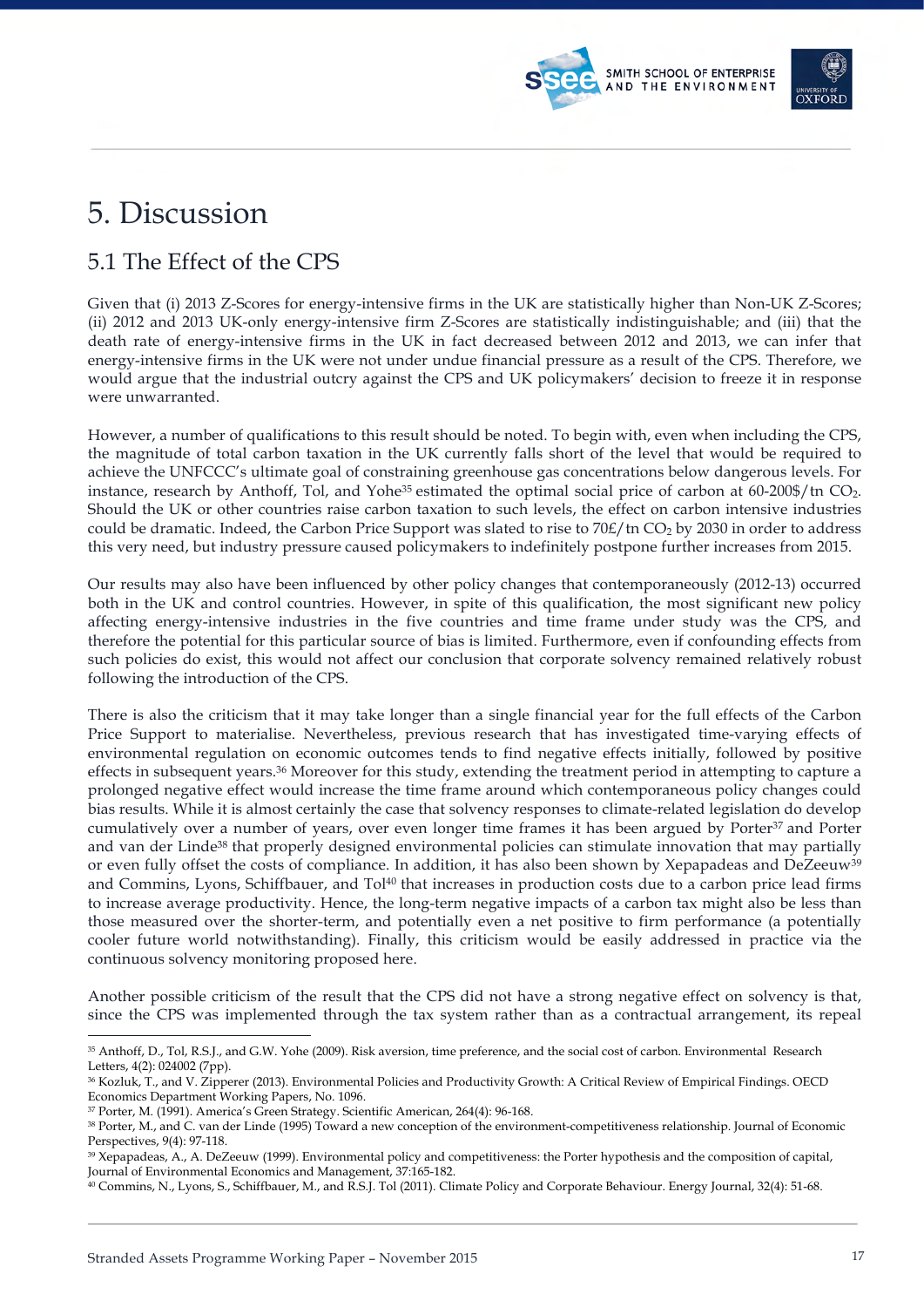

and/or amendment is a comparatively simple exercise (as turned out to be the case). Hence, energy-intensive firms may have discounted the threat that the CPS posed to their future profitability. And even though the tax itself would have impacted corporate financials to a degree, firms may not have responded as dramatically as they would have if they had believed the CPS was credibly a long-term policy: for example, by investing in less carbon-intensive production methods.

In spite of these methodological and practical qualifications, given that the purpose of this exercise is to demonstrate the practicality of using corporate solvency to calibrate climate policy generally and not identify an effect on solvency specifically, we believe that this analysis of the CPS is still instructive.

## 5.2 Solvency Levels and Optimal Policy

The question of where the optimal solvency threshold should lie is important for the practical application of this policy. For instance, it could be argued that either (i) an average solvency level; (ii) a minimum solvency level for the most financially distressed firm; or (iii) a maximum solvency loss should be the relevant benchmark. Moreover, the policy goal may not just be solvency for affected firms but also their competitiveness, in which case, depending on the regulations also faced by international competitors, the optimal lower bound for solvency may need to be raised in Figure 1 from financial distress to some other higher level. The universal availability and timeliness of financial data will also influence the optimal threshold level. Since the financial position of firms may deteriorate between financial reports, it may be prudent to adjust thresholds upwards to add a margin of safety against rapid solvency losses. Of course, as in any such policy, it would be essential to ensure that firms could not 'game' their financial statements in order to present an artificially dire picture to sympathetic regulators. It may also be the case that within a given emissions target, it may not be possible to maintain the solvency of all affected firms. In such cases the emissions target may need to take precedence over solvency concerns, but nevertheless the use of policy calibration via solvency could still be an efficient way to minimise whatever bankruptcies may be necessary to achieve the desired emission reduction goal.

Future research may look to refining the Altman Z-Scores produced above, or compare other methods for producing metrics of corporate solvency, such as conditional probability models. Such research could also quantify and operationalise the 'optimal' trajectory of corporate solvency depicted in Figure 1 according to specific industries, macroeconomic conditions, financial reporting regimes, and climate change targets. Historical instances of other significant environmental regulation such as the sulfur dioxide cap and trade programme in the US or automobile emissions standards could also be evaluated from the standpoint of optimal corporate solvency trajectories for affected firms, improving our understanding of the efficiency of these interventions, and potentially suggesting implications for the improvement of current and future environmental policies.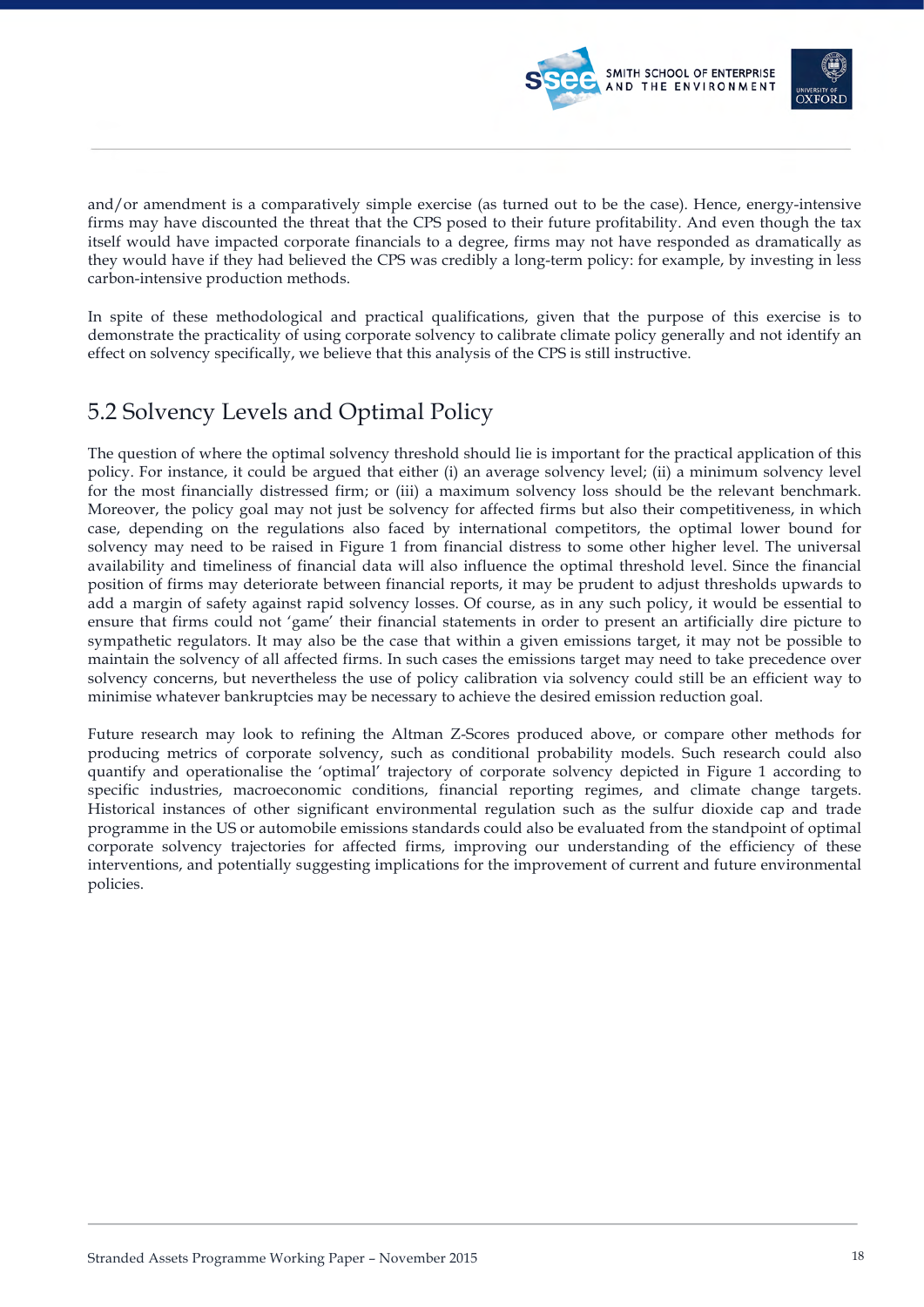## 6. Conclusion

This paper has introduced solvency targeting as a means for governments to efficiently calibrate the stringency of climate change policies, and applied this technique to the UK's recent CPS policy. Using Altman's Z-Scores as a measure of solvency for energy-intensive firms it was found that (i) after the introduction of the CPS in 2013, UK Z-Scores were in fact statistically higher than Non-UK Z-Scores; (ii) UK-only Z-Scores before and after the introduction of the policy (2012-13) are statistically indistinguishable; and (iii) the corporate death rate of energy-intensive firms in the UK actually decreased between 2012 and 2013. Therefore, the evidence uniformly points to the conclusion that energy-intensive firms in the UK were not under inordinate financial strain as a result of the CPS, and therefore that the subsequent postponement of CPS price increases was unjustified. In order to meet now deferred climate goals and to deal with the possibility of rising economic and climate uncertainty, governments may be compelled to enact increasingly strict carbon-limiting policies. Against this backdrop, the employment of an objective tool to calibrate the optimal stringency of climate policy will become ever more valuable in mitigating the social costs of this climate change transition.

SMITH SCHOOL OF ENTERPRISE AND THE ENVIRONMENT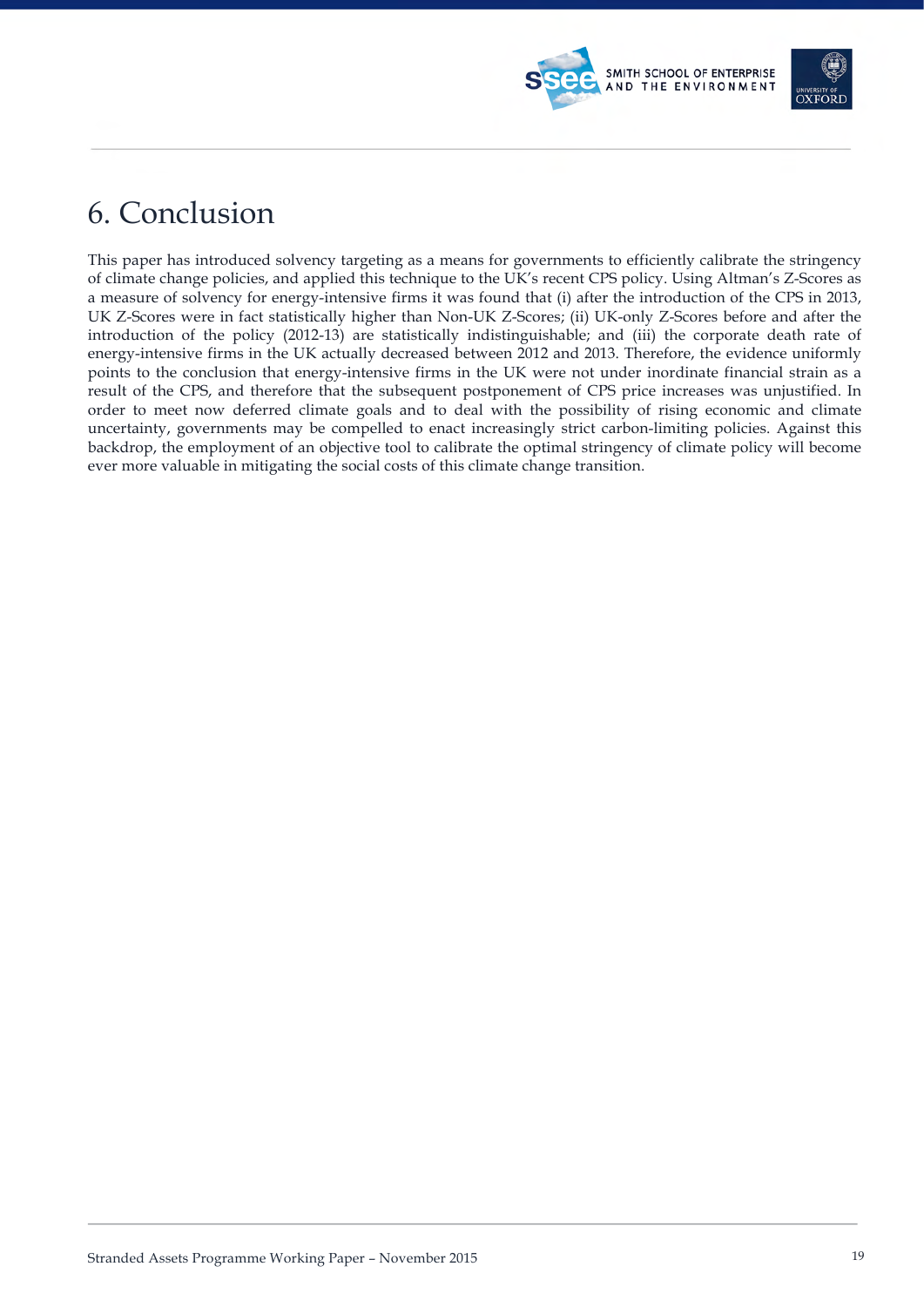



## References

- Abrell, J., Ndoye Faye, A., & Zachmann, G. (2011). Assessing the impacts of the EU ETS using firm level data. *Annual Conference of the Euro-Latin Study Network on Integration and Trade*.
- Altman, E. (1968). Discriminant analysis and the prediction of corporate bankruptcy. *The Journal of Finance, 23*(4), 589-609.
- Altman, E. (1983). *Corporate Financial Distress*. New York: Wiley Interscience.
- Altman, E. (2002). Corporate distress prediction models in a turbulent economic and Basel II environment. *NYU Working Paper No. S-CDM-02-11*.
- Anthoff, D., Tol, R. S. J., & Yohe, G. W. (2009). Risk aversion, time preference, and the social cost of carbon. *Environmental Research Letters, 4*(2), 024002 (024007pp). doi: 10.1088/1748-9326/4/2/024002
- Appiah, K. O., & Abor, J. (2009). Predicting corporate failure: some empirical evidence from the UK. *Benchmarking: An International Journal, 16*(3), 432-444. doi: 10.1108/14635770910961425
- Baker, E., & Shittu, E. (2008). Uncertainty and endogenous technical change in climate policy models. *Energy Economics, 30*(6), 2817-2828.
- Bohringer, C., Carbone, J., & Rutherford, T. (2012). Unilateral climate policy design: Efficiency and equity implications of alternative instruments to reduce carbon leakage. *Energy Economics, 34*(52), S208-S217.
- Branch, B. (2002). The costs of bankruptcy: A review. *International Review of Financial Analysis, 11*, 39-57.
- Chan, H. S., Li, S., & Zhang, F. (2013). Firm competitiveness and the European Union emissions trading scheme. *Energy Policy, 63*, 1056-1064. doi: 10.1016/j.enpol.2013.09.032
- Commins, N., Lyons, S., Schiffbauer, M., & Tol, R. S. J. (2011). Climate Policy and Corporate Behaviour. *Energy Journal, 32*(4), 51-68.
- Eichener, T., & Pethig, R. (2013). Flattening the carbon extraction path in unilateral cost-effective action. *Journal of Environmental Economics and Management, 66*(2), 185-201.
- Federation of Small Businesses. (2002). The climate change levy: Another cost for small businesses.
- Felder, S., & Rutherford, T. (1993). Unilateral CO2 reductions and carbon leakage: The consequences of international trade in oil and basic minerals. *Journal of Environmental Economics and Management, 25*(2), 162-176.
- Gerlagh, R., Kverndokk, S., & Rosendahl, K. (2009). Optimal timing of climate change policy: Interaction between carbon taxes and innovation externalities. *Environmental Resource Economics, 43*, 369-390.
- Golosov, M., Hassler, J., Krusell, P., & Tsyvinski, A. (2014). Optimal taxes on fossil fuel in general equilibrium. *Econometrica, 82*(1), 41-88.
- Goulder, L., & Mathai, K. (2000). Optimal CO2 abatement in the presence of induced technical change. *Journal of Environmental Economics and Management, 39*, 1-38.
- Groom, B. (February 14, 2014). Manufacturers warn chancellor over spiralling energy costs. *Financial Times*.
- Kozluk, T., & Zipperer, V. (2013). Environmental Policies and Productivity Growth: A Critical Review of Empirical Findings. *OECD Economics Department Working Papers, No. 1096*.
- London Electricity. (2002). Climate Change Levy Report.
- Martin, R., de Preux, L. B., & Wagner, U. J. (2014). The Impact of a Carbon Tax on Manufacturing: Evidence from Microdata. *Journal of Public Economics, 117*, 1-14.
- Mathiesen, K. (2014). New coal power stations threat to EU's emissions target. *The Guardian*.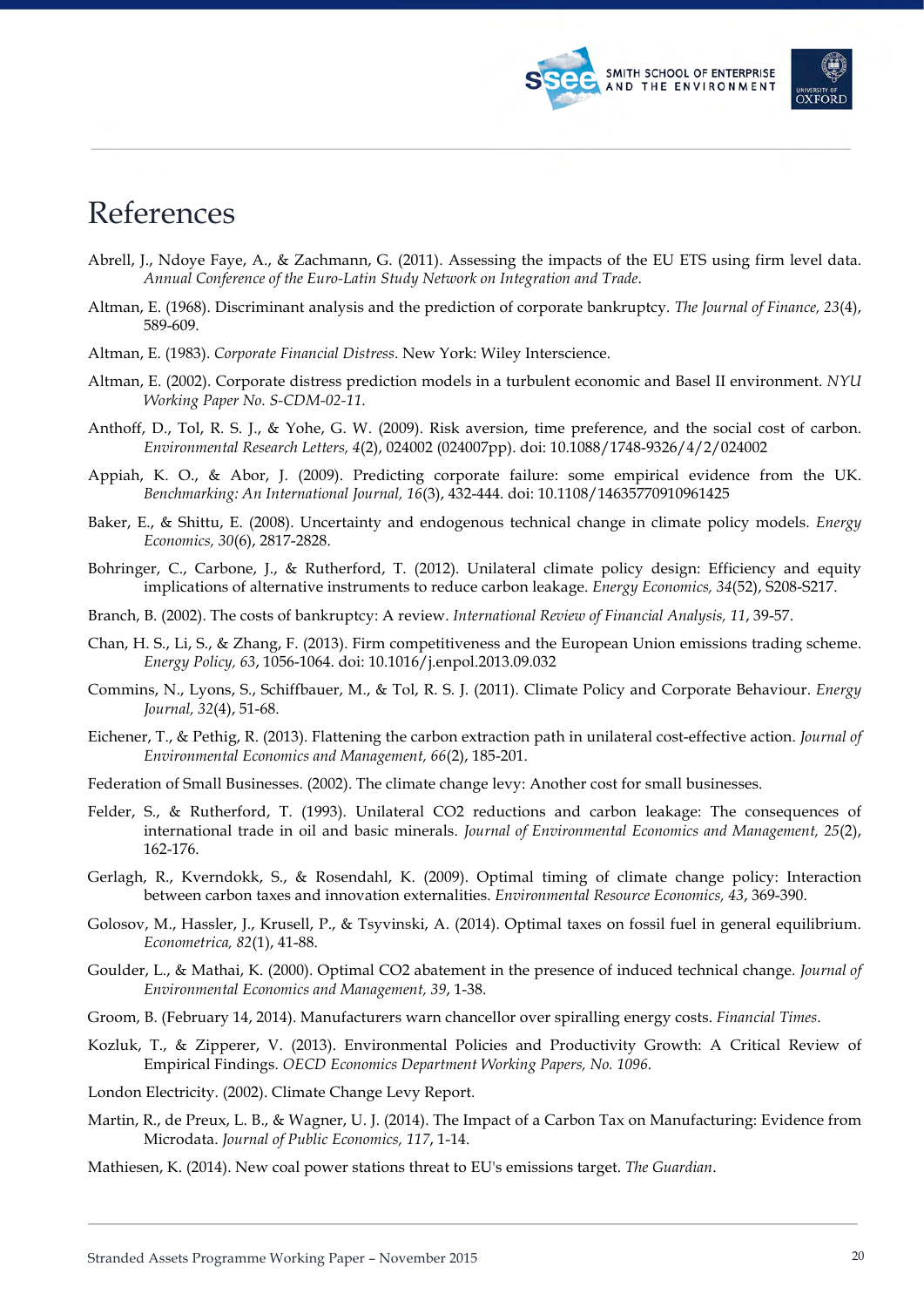

- Nordhaus, W. (1993). Rolling the 'DICE': An optimal transition path for controlling greenhouse gases. *Resource and Energy Economics, 15*, 27-50.
- Nordhaus, W. (1994). *Managing the Global Commons*. Cambridge: MIT Press.
- Ofgem. (Nov 2003). Emissions Trading Briefing paper: Information for Ofgem's Environmental Advisory Group.
- Pizer, W. (1999). The optimal choice of climate change policy in the presence of uncertainty. *Resource and Energy Economics, 21*, 255-287.
- Platt, H., & Platt, M. (1991). A note on the use of industry-relative ratios in bankruptcy prediction. *Journal of Banking & Finance, 15*, 1183-1194.
- Ploeg, F., & Withagen, C. (2014). Growth, renewables, and the optimal carbon tax. *International Economic Review, 55*(1), 283-311.
- Porter, M. (1991). America's Green Strategy. *Scientific American, 264*(4), 96-168.
- Porter, M., & van der Linde, C. (1995). Toward a new conception of the environment-competitiveness relationship. *Journal of Economic Perspectives, 9*(4), 97-118.
- Requate, T., & Unold, W. (2003). On the incentives created by policy instruments to adopt advanced abatement technology: will the true ranking please stand up? *European Economic Review*(47 ), 125-146.
- Requate, T., & von Dollen, A. (2008). Environmental Policy and Uncertain Arrival of Future Abatement Technology. *The B.E. Journal of Economic Analysis & Policy, 8*(1), 1935-1682.
- Roughgarden, T., & Schneider, S. (1999). Climate change policy: quantifying uncertainties for damages and optimal carbon taxes. *Energy Policy, 27*, 415-429.
- Sauer, T. (2002). How may we predict bankruptcy? *Business Credit Selected Topic, 104*, 16-17.
- Shankleman, J. (2014). EU approves carbon price compensation for energy intensive firms. *BusinessGreen*.
- Strand, J. (2013). Strategic climate policy with offsets and incomplete abatement: Carbon taxes versus cap-andtrade. *Journal of Environmental Economics and Management, 66*(2), 202-218.
- Taffler, R. J. (1983). The assessment of company solvency and performance using a statistical model. *Accounting and Business Research, 15*(52), 295-308.
- UBS. (Sept 2003). European Emissions Trading Scheme.
- van den Bergh, J. (2004). Optimal climate policy is a utopia: from quantitative to qualitative cost-benefit analysis. *Ecological Economics, 48*, 385-393.
- Weber, T., & Neuhoff, K. (2010). Carbon markets and technological innovation. *Journal of Environmental Economics and Management, 60*(2), 115-132.
- Wirl, F. (2012). Global warming: Prices versus quantities from a strategic point of view. *Journal of Environmental Economics and Management, 64*(2), 217-229.
- Xepapadeas, A., & DeZeeuw, A. (1999). Environmental policy and competitiveness: the Porter hypothesis and the composition of capital. *Journal of Environmental Economics and Management, 37*(165-182).
- Yu, H. (2011). The EU ETS and firm profits: An ex-post analysis for Swedish energy firms. *Uppsala University Working Paper, 2*.
- Zhang, Z., & Baranzini, A. (2004). What do we know about carbon taxes? An inquiry into their impacts on competitiveness and distribution of income. *Energy Policy, 32*, 507-518.
- Zhao, Y.-H. (2011). The study of effect of carbon tax on the international competitiveness of energy-intensive industries: An empirical analysis of OECD 21 countries, 1992-2008. *Energy Procedia, 5*, 1291-1302. doi: 10.1016/j.egypro.2011.03.225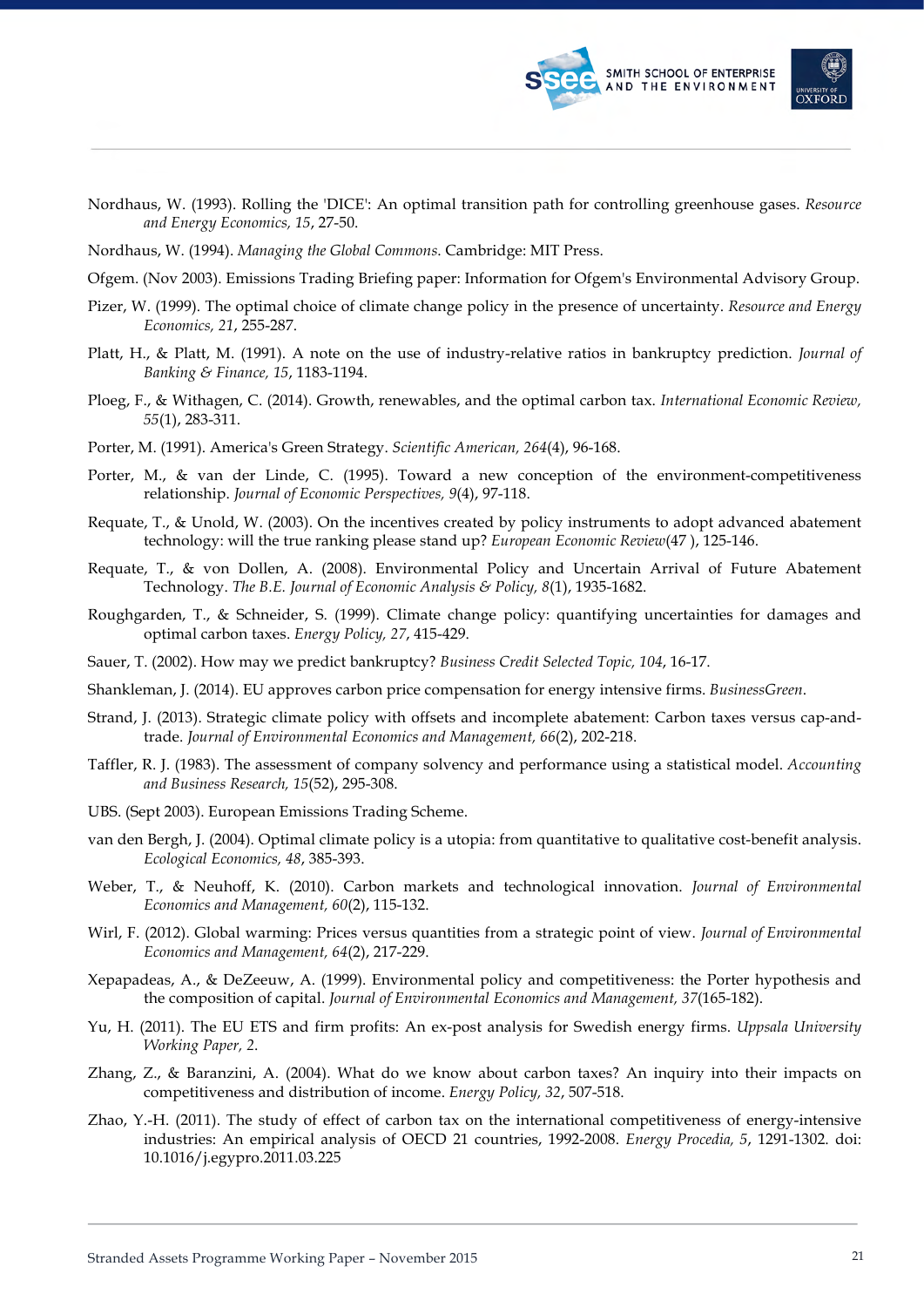| Appendix A |
|------------|
|------------|

| 2003 SIC Code | 2007 SIC Code | Description                                                                                                                                                                                                                                                                                        |  |  |
|---------------|---------------|----------------------------------------------------------------------------------------------------------------------------------------------------------------------------------------------------------------------------------------------------------------------------------------------------|--|--|
| 27.42         | 24420         | Aluminium production                                                                                                                                                                                                                                                                               |  |  |
| 14.3          | 08910         | Mining of chemical and mineral fertilizer minerals                                                                                                                                                                                                                                                 |  |  |
| 24.13         | 20130         | Manufacture of other inorganic basic chemicals                                                                                                                                                                                                                                                     |  |  |
| 27.43         | 24430         | Lead, zinc and tin production                                                                                                                                                                                                                                                                      |  |  |
| 18.1          | 14110         | Manufacture of leather clothes                                                                                                                                                                                                                                                                     |  |  |
| 27.1          | 24100         | Manufacture of basic iron and steel and of ferro-alloys                                                                                                                                                                                                                                            |  |  |
| 21.12         | 17120         | Manufacture of paper and paperboard                                                                                                                                                                                                                                                                |  |  |
| 24.15         | 20150         | Manufacture of fertilizer and nitrogen compounds                                                                                                                                                                                                                                                   |  |  |
| 27.44         | 24440         | Copper production                                                                                                                                                                                                                                                                                  |  |  |
| 24.14         | 20140         | Manufacture of other organic basic chemicals                                                                                                                                                                                                                                                       |  |  |
| 17.11         | 13100         | Preparation and spinning of cotton-type fibres                                                                                                                                                                                                                                                     |  |  |
| 24.7          | 20600         | Manufacture of man-made fibres                                                                                                                                                                                                                                                                     |  |  |
| 13.1          | 07100         | Mining of iron ores                                                                                                                                                                                                                                                                                |  |  |
| 24.16         | 20160         | The following sub-sectors within manufacture of plastics in<br>primary forms<br>24161039 - Low-density polyethylene<br>24161035 - Linear low-density polyethylene<br>24161050 - High-density polyethylene<br>24165130 - Polypropylene<br>24163010 - Polyvinyl chloride<br>24164040 - Polycarbonate |  |  |
| 21.11         | 17110         | The following sub-sectors within manufacture of pulp<br>21111400 - Mechanical Pulp                                                                                                                                                                                                                 |  |  |

*Table VIII: European Union Official Energy-intensive Industries*



SMITH SCHOOL OF ENTERPRISE<br>AND THE ENVIRONMENT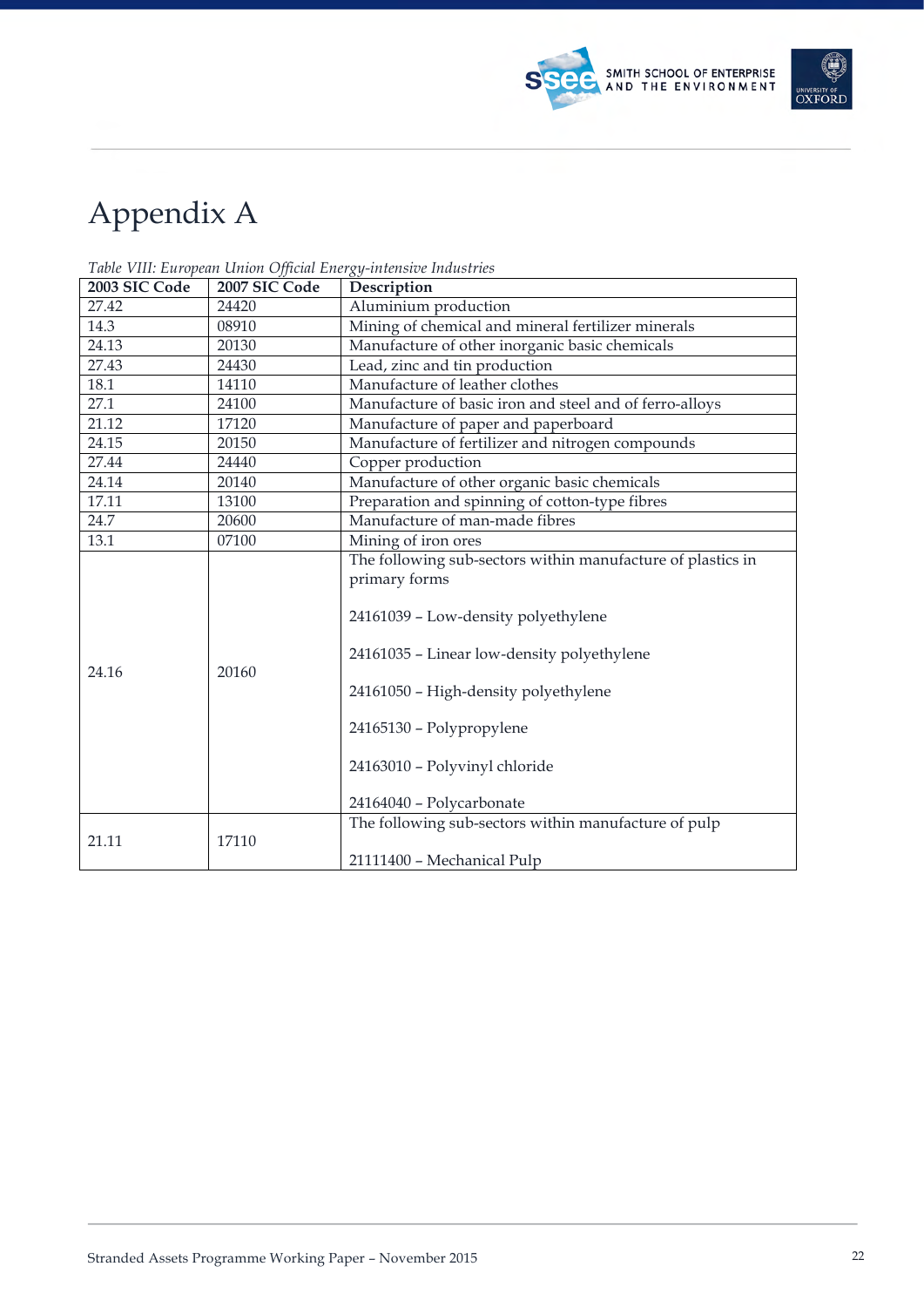



## Appendix B

In order to test for the likely causes of the lack of a measured effect of the CPS on corporate solvency, we employ a fixed-effects estimation with respect to each firm's Altman Z-Score between 2012 and 2013. For control variables we use Total Assets from the year before the CPS programme (ie 2012), industrial sector, and change in macroeconomic variables – GDP, Inflation Rate, Unemployment Rate, and GBP Exchange Rate. Note that for non-UK firms, increases in the 'Δ Exchange Rate with GBP' variable corresponds to a strengthening of the euro relative to the pound. For UK firms, the ' $\Delta$  Exchange Rate with GBP' variable is always zero.

A stepwise regression is run, sequentially incorporating first just the treatment variable (Carbon Price Support), secondly the firm specific controls, and finally the macroeconomic controls. We also run an interaction between the Carbon Price Support and Total Assets variable in order to test whether there may be a differential effect with respect to firm size; this might occur, for instance, due to economies of scale in the costs of CPS compliance.

A unique aspect of the Carbon Price Support as opposed to other studies of carbon prices is that approval for a compensation programme for energy-intensive industries was not granted until over a year after the imposition of the tax (see Table I).41 Hence, for the first year of the programme the measured effect of the CPS on corporate solvency can be more accurately isolated.

-

<sup>41</sup> The EU ETS for instance used free permit allocations to affect this outcome, and countries imposing carbon taxes such as Finland, Sweden, and Norway all provided equivalent dispensations to their most vulnerable firms.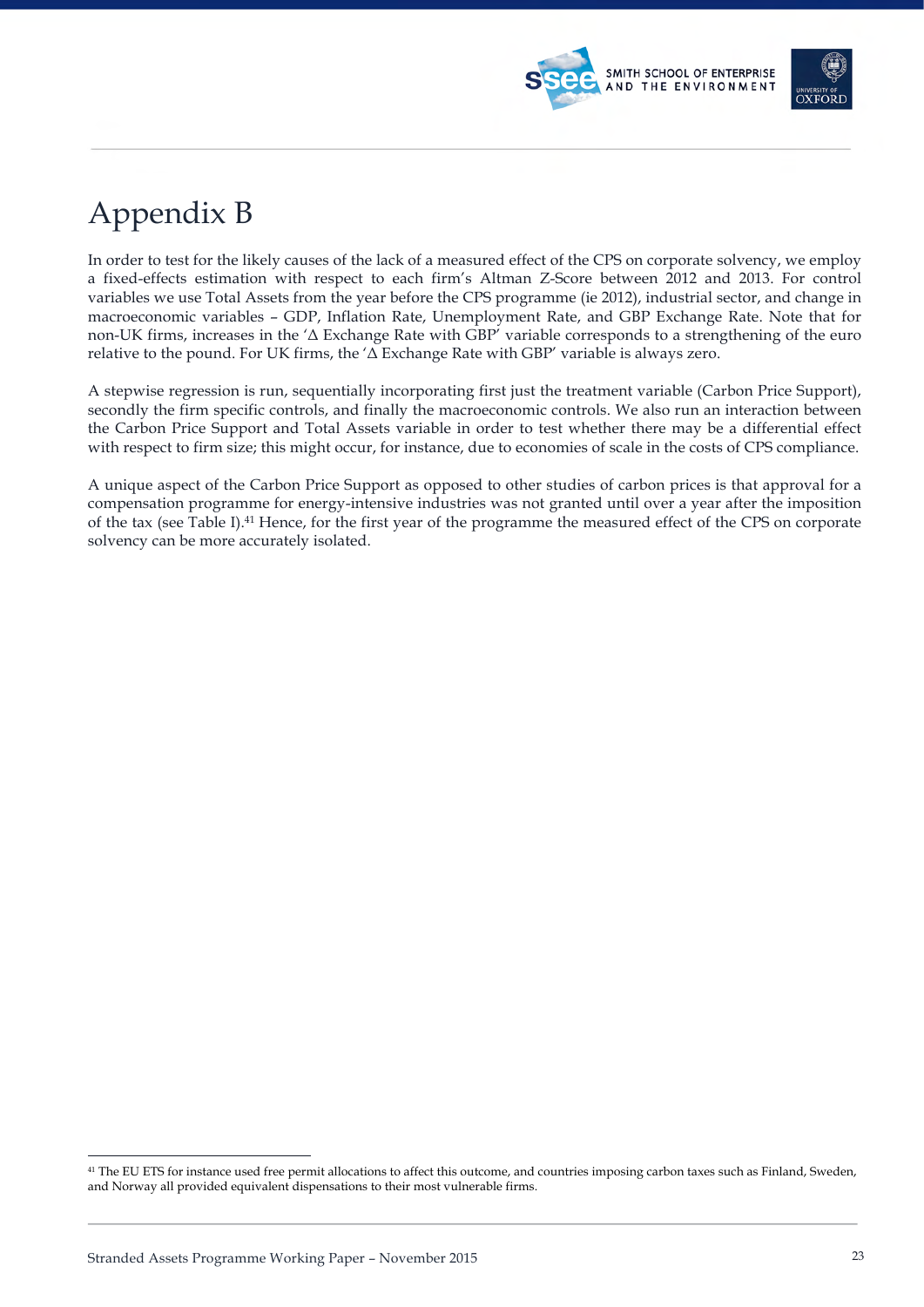

|                                         | (1)                 | (2)                 | (3)                 | (4)                 |
|-----------------------------------------|---------------------|---------------------|---------------------|---------------------|
|                                         | $\Delta$ Altman's Z | $\Delta$ Altman's Z | $\Delta$ Altman's Z | $\Delta$ Altman's Z |
| <b>VARIABLES</b>                        | Fixed-effects       | Fixed-effects       | Fixed-effects       | Fixed-effects       |
|                                         |                     |                     |                     |                     |
| Carbon Price Support                    | $-0.0101$           | $-0.0325$           | $-0.237*$           | $-0.246*$           |
|                                         | (0.0776)            | (0.0823)            | (0.132)             | (0.137)             |
| Total Assets 2012 ('000s)               |                     | $-2.18e-08$         | $-4.04e-08$         | $-4.96e-08$         |
|                                         |                     | $(1.79e-07)$        | $(1.82e-07)$        | $(1.86e-07)$        |
| Carbon Price Support × Total Assets     |                     |                     |                     | 2.34e-07            |
| 2012                                    |                     |                     |                     |                     |
|                                         |                     |                     |                     | $(9.32e-07)$        |
| Metals                                  |                     | 0.000290            | 0.0570              | 0.0581              |
|                                         |                     | (0.0699)            | (0.0869)            | (0.0870)            |
| Primary                                 |                     | 0.0664              | $-0.00939$          | $-0.00972$          |
|                                         |                     | (0.251)             | (0.260)             | (0.260)             |
| <b>Textiles</b>                         |                     | $0.165***$          | $0.211***$          | $0.212***$          |
|                                         |                     | (0.0552)            | (0.0802)            | (0.0803)            |
| Paper                                   |                     | 0.0252              | 0.0508              | 0.0499              |
|                                         |                     | (0.0925)            | (0.106)             | (0.106)             |
| △ GDP 2012-13                           |                     |                     | $0.333**$           | $0.334**$           |
|                                         |                     |                     | (0.152)             | (0.153)             |
| $\Delta$ Interest Rate 2012-13          |                     |                     | 0.322               | 0.322               |
|                                         |                     |                     | (0.201)             | (0.201)             |
| ∆ Unemployment Rate 2012-13             |                     |                     | $0.772*$            | $0.772*$            |
|                                         |                     |                     | (0.422)             | (0.422)             |
| $\Delta$ Exchange rate with GBP 2012-13 |                     |                     | $-0.867$            | $-0.876$            |
|                                         |                     |                     | (1.743)             | (1.745)             |
| Observations                            | 463                 | 463                 | 463                 | 463                 |
| R-squared                               | 0.000               | 0.019               | 0.034               | 0.034               |
|                                         |                     |                     |                     |                     |

*Table IX: Fixed-effects regression by firm 2012-2013, n=463 (74 UK firms), EU-based 2000-2014 Z-Score.*

Standard errors in parentheses

\*\*\* p<0.01, \*\* p<0.05, \* p<0.1 Dependent variable is Δ Altman's Z-Score

Omitted industry sector dummy is Chemicals

As we can see from Table IX, with industry and macroeconomic controls the Carbon Price Support exhibits a statistically significant effect in the anticipated direction and at the 10% level, which can be considered significant given the one-tailed nature of this test. The macroeconomic control variables, 'Δ GDP' and 'Δ Exchange Rate', exhibit their theoretically expected signs, whereas the expected sign of 'Δ Interest Rate' and 'Δ Unemployment Rate' may be more ambiguous.42 The control variables which demonstrate statistical significance are the Textile industry dummy, 'Δ GDP' and 'Δ Unemployment'. Although this analysis supports the conclusion that increases in GDP in the UK relative to control countries are responsible for the lack of a solvency loss as a result of the CPS, a notable limitation of these models is the low proportion of the total variance that the models explain.

<sup>-</sup><sup>42</sup> For instance, net of GDP changes, increases in the 'Δ Unemployment Rate' variable could in fact be proxying for lower wage costs to the firm.